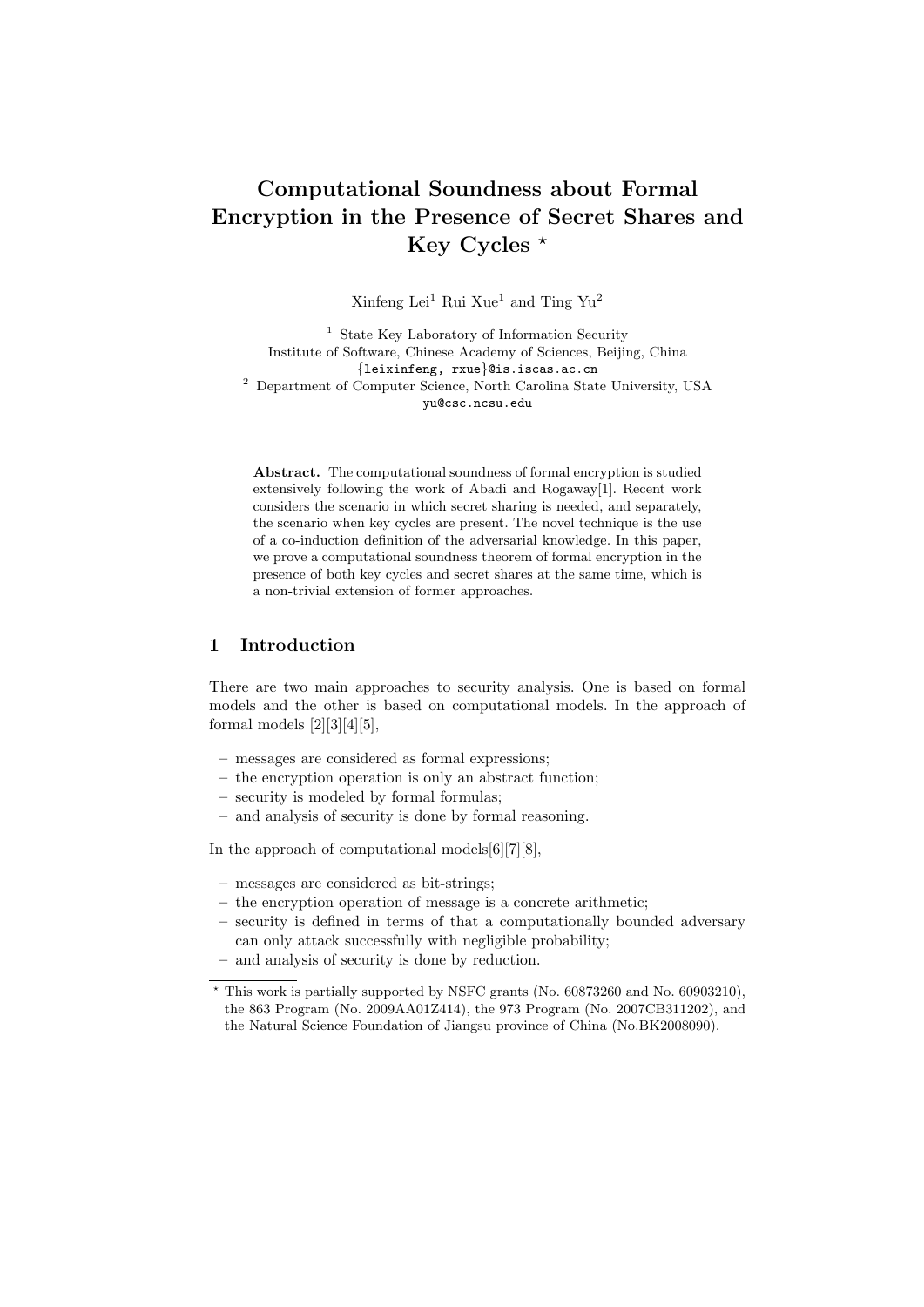Each of the approaches has its advantages and disadvantages. In general, the former is simpler but cannot guarantee computational soundness. The latter does exactly the opposite. From 1980's, these two approaches developed along with their own directions independently. Till the beginning of this century, in their seminal work[1], Abadi and Rogaway developed a method to bridge the gap between these two approaches, and established computational soundness of formal security analysis. Intuitively, in security analysis, computational soundness means that if two formal expressions are equivalent in formal model, their computational interpretations are indistinguishable in computational model. During the last decade, computational soundness has gained a lot of attention[1][9–15] [16, 17]and works in this area are still in full swing.

Our analysis is aimed at ensuring the computational soundness about formal encryption with the presence of secret shares and key cycles.

Secret Share. In a secret sharing scheme, a key may be separated into several secret shares, and only those who can get the specific shares can get this key. Otherwise, nothing can be learned about this key. The concept of secret sharing was proposed in[18], and since then, it is used extensively in cryptography. Moreover, it can be used in other security applications. In [19], Miklau and Suciu implement access control policies in data publishing by using of cryptography(specifically, symmetric encryption and secret sharing). Using of secret sharing makes it more flexible to deploy the access control policy. What we care about is whether a formal treatment of secret sharing can keep its computational soundness.

Key cycle. The concept of Key cycles is first hinted in [6], and then be noted since the work by Abadi and Rogway [1]. Non-strictly speaking, key cycle means that a key encrypts itself directly or indirectly. At the first glance, it seems that key cycle does not deserve so much attention due to few occurrences of them in a welldefined protocol. However, key cycles often happen in real world applications. For example, a backup system may store the key on disk and then encrypt the entire disk with the same key. Another example comes from the situation where a key cycle is needed 'by design'[20] in a system for non-transferable anonymous credentials. Moreover, key cycles paly an important role in solving the problem of computational soundness. In general, in a formal model, key cycles are allowed according to the definition of expressions[1] if there is no further restriction. While in a computational model, the occurrence of key cycles is often eliminated according to the standard notion of security for encryption [6]. This is the reason why key cycles gain so much attention in the research of computational soundness.

Related Work. In [1], Abadi and Rogaway give the definition of key cycles and then prove the computational soundness of security under formal setting in absence of key cycles. A natural problem is whether a formal encryption with key cycles is computationally sound. In recent years, this problem has been studied in many works[1, 21, 13, 22, 17]. In [21], Laud addresses the problem of reconciling symbolic and computational analysis in presence of key cycles by strengthening the symbolic adversary[21], i.e., weakening the symbolic encryption. Specifically,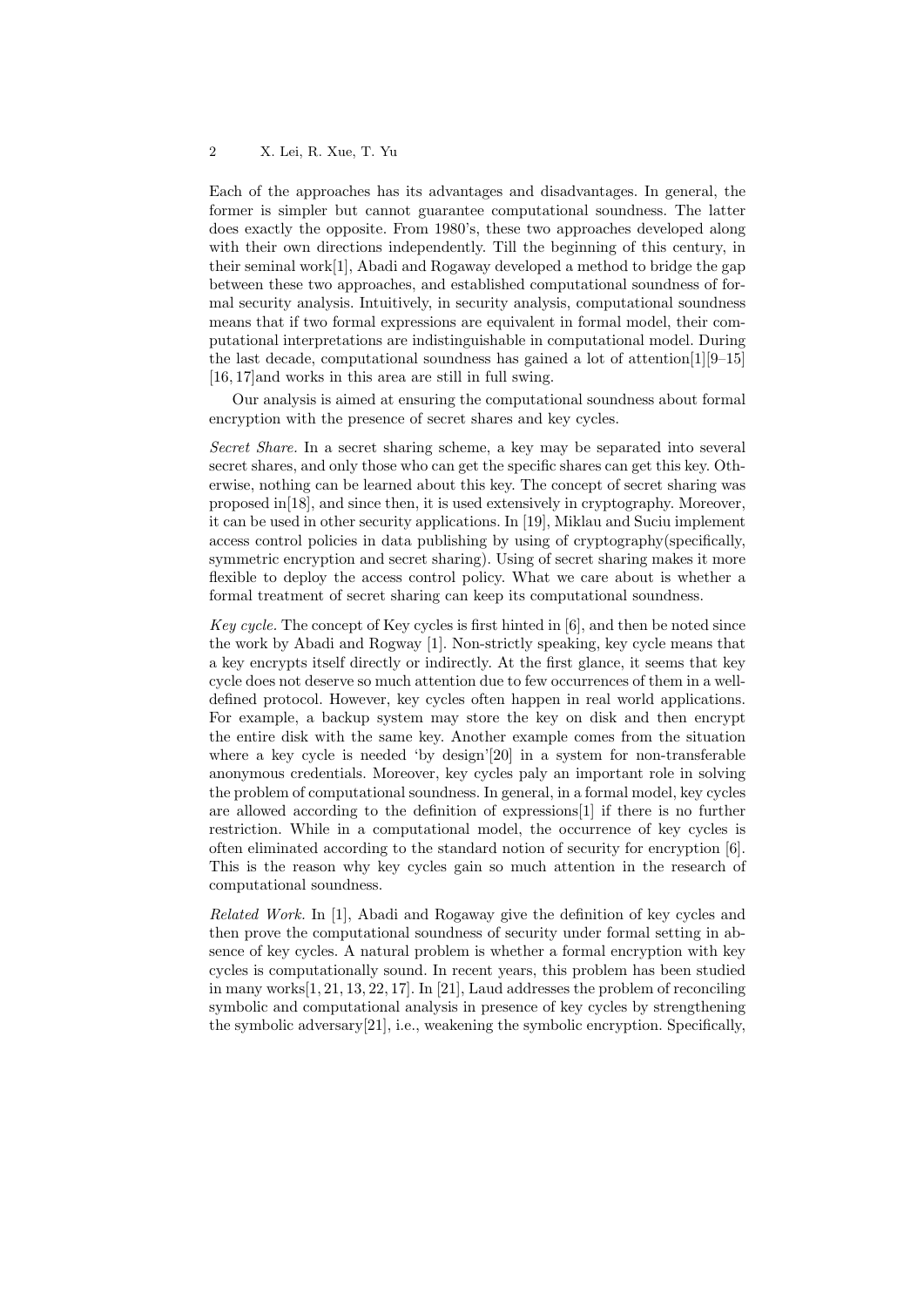Laud uses an approach similar to that in [1] except giving adversaries the power to break the encryption with key cycles by adding some additional rules. In [13, 22], instead of using restricted or revised formal models, Ad˜ao et al. deal with key cycles by strengthening the computational notion. Specifically, Ad˜ao et al. adopt another security notion, i.e., Key-Dependent Message(KDM) security [23] in which the messages are chosen depending on the keys of the encryption scheme itself. Intuitively, different from the standard security notions(CPA or CCA), KDM security implies the security of key cycles and thus is closer to the concept of security in formal models. More and more works are focusing on constructing the KDM secure scheme[23–25], but most of them are given in the random-oracle model[23], or by a relaxed notion of KDM security[24], or under restricted adversaries[25]. Therefore, constructing such schemes is not an easy work. [26] shows that it is impossible to prove KDM security if the reductions in the proof of security treat both the adversary and the query function as black boxes. In this paper, we do not consider KDM security. Rather, our work is under CPA security.

In all the approaches mentioned above, when modeling the power of adversaries to obtain keys, an inductive method is used. Very recently, different from the inductive method, Micciancio [17] gives a general approach to dealing with the key cycles in which the power of the adversary to get keys is modeled by co-induction. The generalization of this approach makes it possible to deal with a larger class of cryptographic expressions, e.g., the expressions with pseudo-random keys [27]. Alternatively, in this paper, we will extend this approach to cryptographic expressions that use secret sharing schemes. Abadi and Warinschi [16] have given an approach to bridging the gap between formal and computational views in the presence of secret shares, but their approach does not consider key cycles.

Our contribution. The primary contribution of this paper is to show a stronger result over that in [16] and [17]. In particular, we define the equivalence between formal messages in the presence of both key cycles and secret shares, and then prove the computational soundness about formal encryption in this setting.

Organization The rest of the paper is organized as follows. Section 2 presents the syntax of formal messages, patterns, and the notion of equivalence between messages. In section 3, the computational model is defined, and computational semantics of formal messages is given. Then, in section 4, the main result of this paper, theorem of computational soundness is proved. Finally, we conclude in Section 5 and discuss further work.

## 2 Formal model

In this section we provide the basic notions for our work in a formal setting. We do this by summarizing the main definitions and results in previous papers $[1, 21]$ , 16, 22, 17] with some changes. Such changes are necessary because we take both key shares and key cycles into consideration.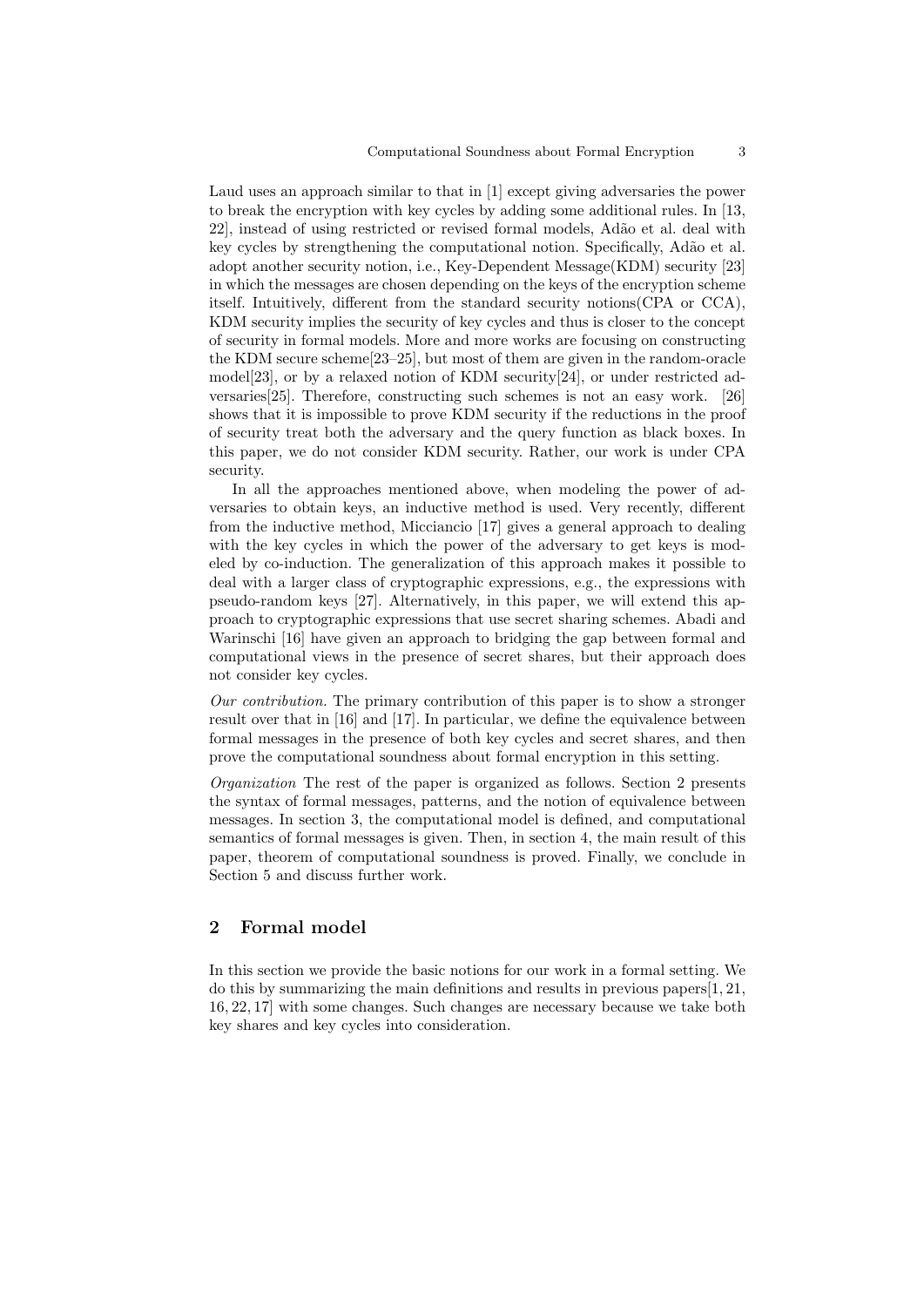### 2.1 Messages

In formal messages, anything is modeled by symbols. We use **Data** and **Keys** to denote the symbol sets of data, and keys respectively. Often,  $d, d_1, d_2, \cdots$  range over **Data**, and  $k, k_1, k_2, \cdots$  range over **Keys**. Assume a key can be divided in to several different secret shares, denoted by distinct symbols, we then define a set Shares as follows:

**Definition 1 (Shares).** Assume a key can be divided into n secret shares, and  $k^j$  denotes the jth secret share of key k. Given  $k \in \mathbf{Keys}$  and  $\mathbf{K} \subseteq \mathbf{Keys}$ , we can define<sup>3</sup> ,

- 1.  $\mathbf{s}(k) = \{k^j \mid j \in [1, n]\};$
- 2.  $\mathbf{s}(\mathbf{K}) = \bigcup_{k \in \mathbf{K}} \mathbf{s}(k);$
- 3. Shares  $= s(Keys)$ .

For example, if  $\mathbf{Keys} = \{k_1, k_2, k_3\}$  and  $n = 2$ , by dividing each key into two secret shares, we have **Shares** =  $\{k_1^1, k_1^2, k_2^1, k_2^2, k_3^1, k_3^2\}.$ 

The number of shares for every key  $n$  is the same. When a key is divided into  $n$  shares, we assume that, only when obtaining all the  $n$  shares will one be able to recover the key. One can learn nothing about the key with  $p$  shares where  $p < n$ .

Based on Data, Keys and Shares, we can define the set of messages.

Definition 2 (Messages). The set of messages is denoted by Msg and can be defined in Backus Naur form as follows:

 $Msg ::= Data | Keys | shares | (Msg, Mgg) | {Msg}$ <sub>Keys</sub>

Informally,  $(m_1, m_2)$  represents the concatenation of  $m_1$  and  $m_2$ , and  $\{m\}_k$ represents the encryption of  $m$  under  $k$ .

Obviously, in a message, some parts may occur in the form of cleartext, and the other parts may occur in the form of ciphertext. Without the decryption key, the parts in form of ciphertext show nothing but its structure at most. To reflect this fact, we need to extend the set of messages Msg to the set of extended messages MSG by introducing some specific symbols.

Definition 3 (Extended messages). The set of extended messages, written as MSG, is defined under Data  $\cup \{\Box\}$ , Keys  $\cup \{\Diamond\}$ , and Shares  $\cup \{\Diamond^j\}$  with a similar syntax to that of Msg:

> $\mathbf{MSG}::=\!\!\mathbf{Data} \cup \{\Box\} \mid \mathbf{Keys} \cup \{\Diamond\} \mid \mathbf{Shares} \cup \{\Diamond^j\}$  $|(MSG, MSG)| \{ |MSG| \}_{Kevs \cup \{\lozenge\}}$

<sup>&</sup>lt;sup>3</sup> By using  $j \in [1, n]$ , we mean  $1 \leq j \leq n$ .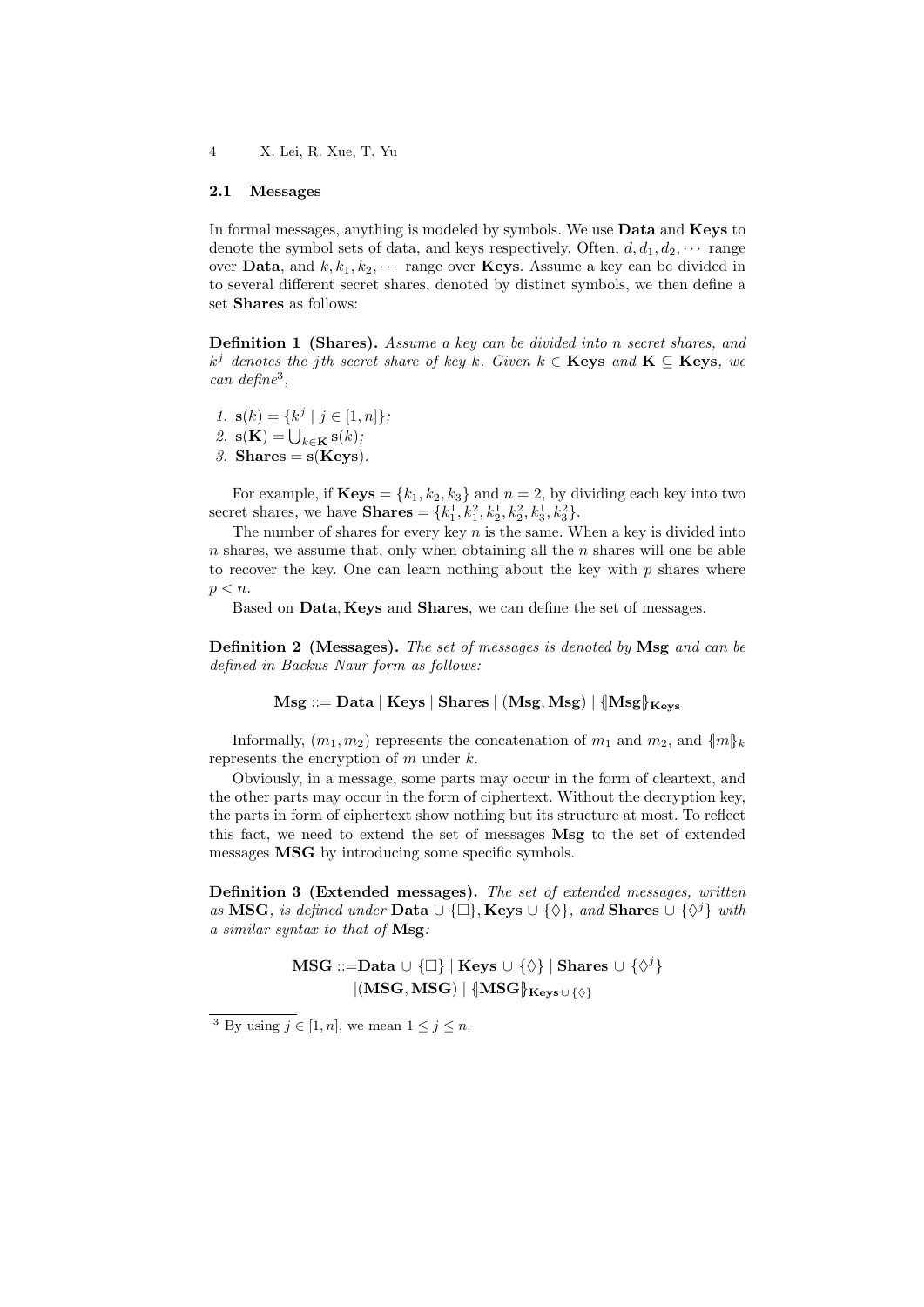Intuitively,  $\Box, \Diamond$  and  $\Diamond^j$  denote the unknown data, keys and secret shares respectively.

From definitions of Msg and MSG, we can see that Msg is in fact included in MSG, and thus, in most time, when we refer to message, we means a member of **MSG**, and use  $m, m', m'', \cdots, m_1, m_2, \cdots$  to range over **MSG**.

Similar to [17], we accept the following conventions of notations:

- $(m_1, m_2, \dots, m_n) \triangleq (m_1, (m_2, \dots, m_n));$
- $\{ (m_1, m_2) \}_k \triangleq \{ m_1, m_2 \}_k;$

$$
- \mathop{\{\|m\}}\nolimits_{\lozenge} \triangleq \mathop{\{m\}}\nolimits.
$$

Moreover, to simplify our presentation, we will use the symbols of the first order logic in the following definition. For example, we use  $\wedge$  for and,  $\vee$  for or,  $\neg$  for *negation*,  $\exists$  for *exists*, and  $\forall$  for *for all.* 

Definition 4 (Sub-message). Let  $m, m' \in \text{MSG}$ . We say message  $m'$  is a sub-message of m, written as  $m' \preccurlyeq m$ , if one of the following holds:

1.  $m' = m$ ; 2.  $m = (m_1, m_2) \wedge (m' \preccurlyeq m_1 \vee m' \preccurlyeq m_2);$ 3.  $m = \{m''\}_k \wedge m' \preccurlyeq m''$ .

Definition 5 (Occurrence). Let  $x \in \text{Keys} \cup \text{Shares}$  and  $m \in \text{MSG}$ .  $x$  occurs in m, written as  $x \leq m$ , if one of the following holds:

- 1.  $x = m$ ;
- 2.  $m = (m_1, m_2) \wedge (x \leq m_1 \vee x \leq m_2);$
- 3.  $m = \{m'\}_k \wedge (x = k \vee x \leq m')$ .

With Definition 5, we can define a function keys :  $\text{MSG} \rightarrow \text{Keys}$ . Intuitively,  $\textbf{keys}(m)$  returns the set of keys that occur in a message or whose shares occur in this message. More formally, given  $m \in \mathbf{MSG}$ , we have

$$
\mathbf{keys}(m) = \{k | (k \in \mathbf{Keys}) \land ((k \leq m) \lor \exists j \in [1, n] \cdot (k^j \leq m))\}.
$$

Definition 6 (Encryption relation). Let  $m \in \text{MSG}, k_1, k_2 \in \text{keys}(m)$ . We say  $k_1$  encrypts  $k_2$  in  $m$ , written as  $k_1 \subseteq_m k_2$ , if there exists a message  $m'$  such that  $({m'\}_{k_1} \preccurlyeq m) \wedge (k_2 \in \text{keys}(m')).$ 

*Example 1.* Let  $m = \{k_1, k_2\}$ <sub> $k_3$ </sub>. We have

- $\{k_1, k_2^1\}_{k_3} \leq m, (k_1, k_2^1) \leq m, k_1 \leq m, k_2^1 \leq m;$
- $k_1 \lessdot m, k_2 \lessdot m, k_3 \lessdot m;$
- $k_3 \sqsubset_m k_1, k_3 \sqsubset_m k_2.$

Definition 7 (Key cycle). <sup>4</sup>

<sup>4</sup> There are many different definitions of key cycles in the literatures, in which [1] is the most general one. The definition here is similar to the definition in [1] except that secret share is considered. Such a general definition is used to emphasize that any form of key cycle is allowed.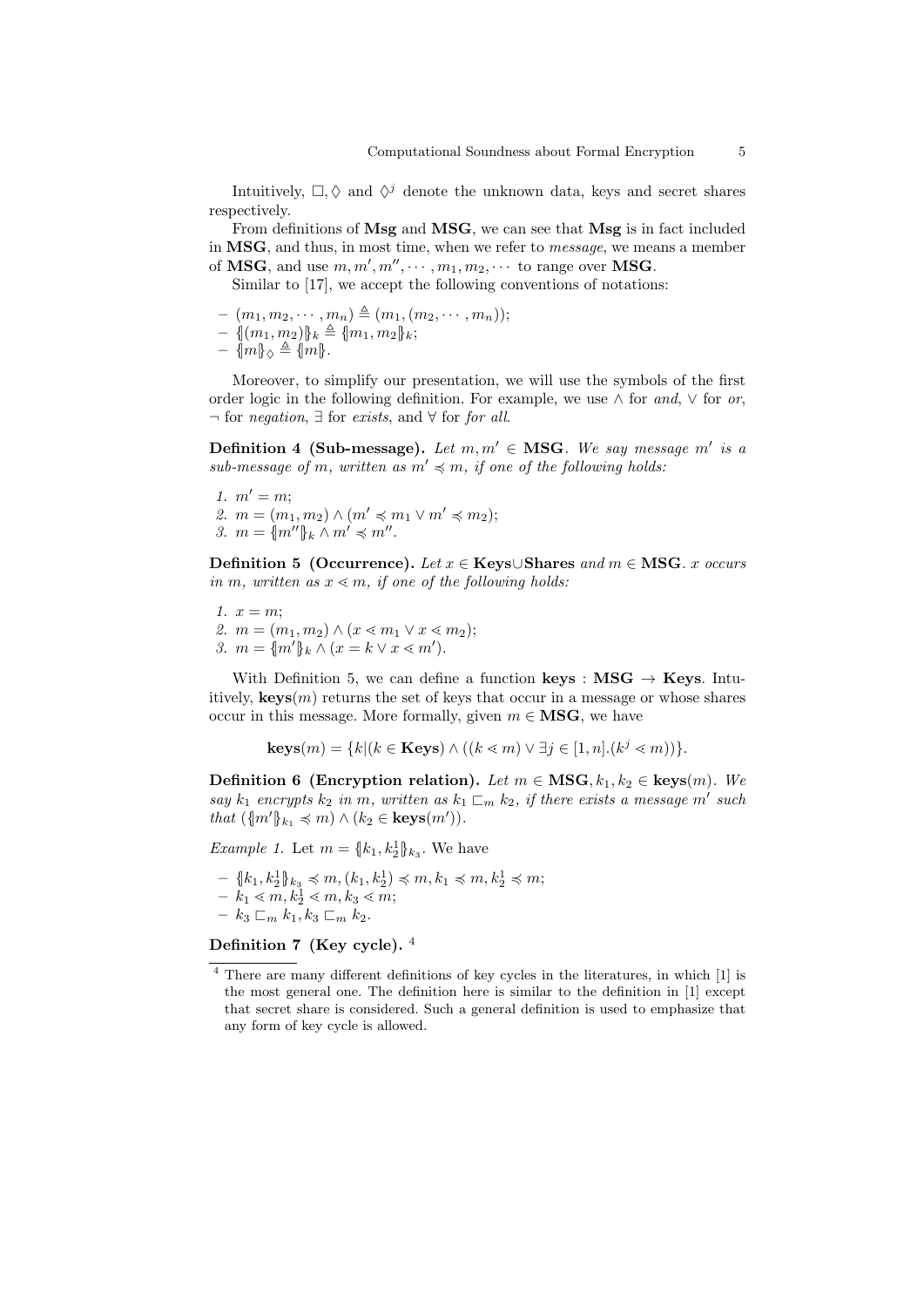- 6 X. Lei, R. Xue, T. Yu
- 1. The key graph of a message m is a directed graph  $G = (V, E)$ , in which  $V = \{k | k \in \text{keys}(m)\}\$ is the set of the vertexes, and  $E = \{(k_1 k_2) | k_1 \in$  $V \wedge k_2 \in V \wedge k_1 \sqsubset_m k_2$  is the set of the edges.
- 2. We say there exists a key cycle in the message  $m$ , if and only if there exists a cycle in the key graph of  $m$ .

From the definitions above, we can see that secret shares are considered in messages. Moreover, the rest of our work does not eliminate key cycles from messages. Both of them make our work different from previous ones.

## 2.2 Patterns

Since a message may contain some sub-messages in the form of ciphertext, a message will show different views given different keys. When given no further information other than the message itself, the view of the message can be uniquely determined. Informally speaking, this view is just the pattern of the message.

Owing to the presence of secret shares, the keys related to a message become more complicated. So, before formally defining the pattern, we need to give several functions<sup>5</sup>.

 $-$  sbk $(m)$ : MSG  $\rightarrow$  Keys, the set of keys which are the sub-messages of m. or whose shares are the sub-messages of  $m$ :

$$
\mathbf{sbk}(m) = \{k | (k \in \mathbf{Keys}) \land ((k \preccurlyeq m) \lor \exists j \in [1, n] . (k^j \preccurlyeq m))\}
$$

 $-$  **rck** $(m)$ : **MSG**  $\rightarrow$  **Keys**, the set of keys which can possibly be recovered from  $m$ . Specifically, it returns the keys which are the sub-messages of  $m$ , or all of whose shares are sub-messages of  $m$ :

$$
\mathbf{rck}(m) = \{k | (k \in \mathbf{Keys}) \land ((k \preccurlyeq m) \lor \forall j \in [1, n] \ldotp (k^j \preccurlyeq m))\}
$$

 $-$  psk $(m)$ : MSG  $\rightarrow$  Keys, the set of keys which do not occur directly as the sub-message of  $m$ , but whose secret shares partially occur in  $m$ . It can be simply defined by  $\mathbf{sbk}(m)$  and  $\mathbf{rck}(m)$ :

$$
\mathbf{psk}(m) = \mathbf{sbk}(m) \setminus \mathbf{rck}(m)
$$

 $-$  eok $(m)$ : MSG  $\rightarrow$  Keys, the set of keys which only occur in m as the encryption keys:

$$
eck(m) = keys(m) \setminus sbk(m)
$$

By the definition above, we have more intuitive properties as follows:

$$
sbk(m) \cup eok(m) = keys(m); \qquad (1)
$$

$$
sbk(m) \cap eok(m) = \emptyset;
$$
\n(2)

$$
rck(m) \cup psk(m) = sbk(m); \qquad (3)
$$

$$
\mathbf{rck}(m) \cap \mathbf{psk}(m) = \emptyset. \tag{4}
$$

<sup>&</sup>lt;sup>5</sup> Intuitively, "sbk" is an abbreviation for "sub-message keys", "rck" for "recoverable keys", "psk" for "partially shared keys" and "eok" for "encryption-only keys"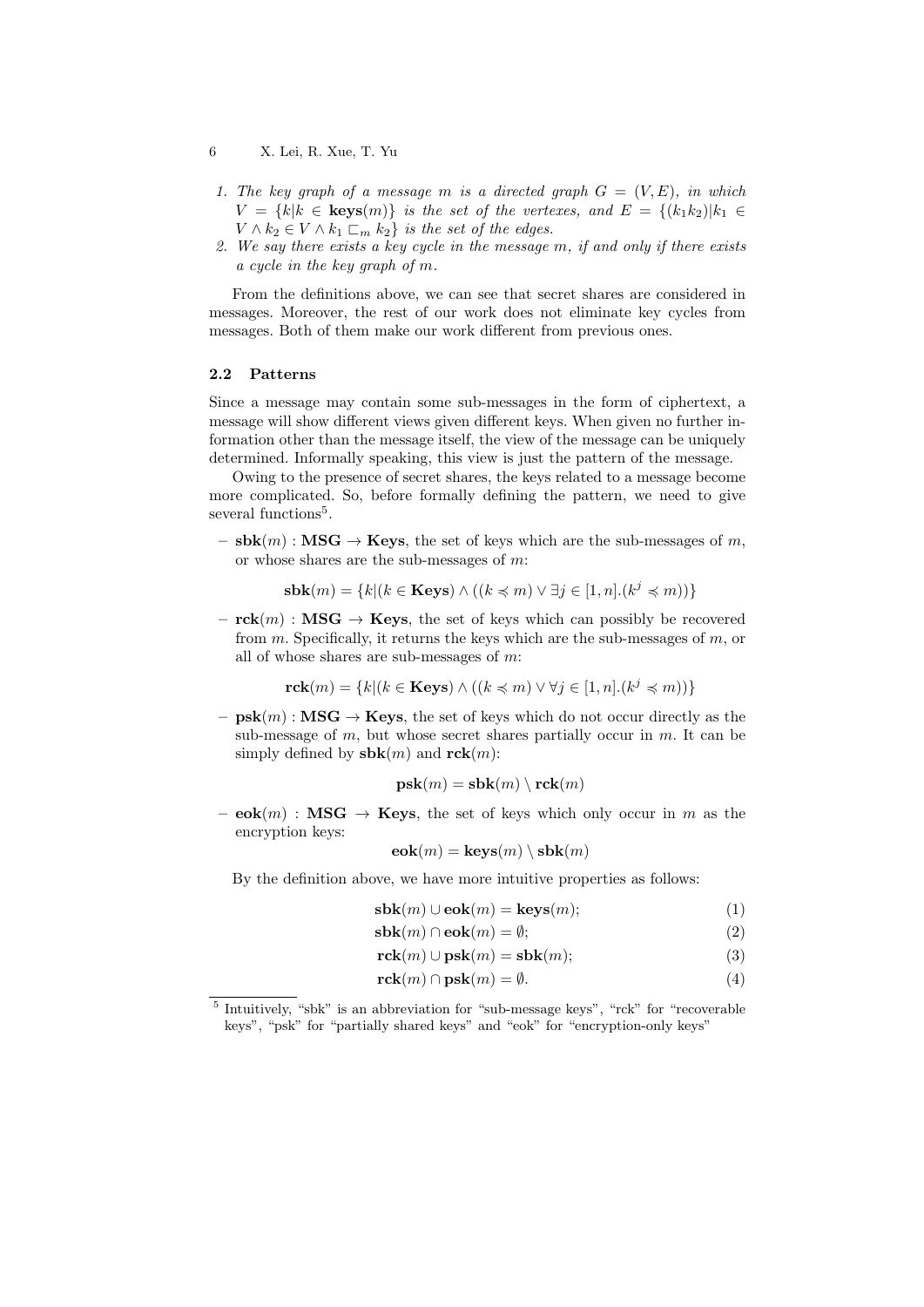*Example 2.* This example is given to illustrate various functions about keys<sup>6</sup>. Let  $m = (\{k_1, k_2^1\}_{k_1}, \{k_3, \{\{\{k_4\}\}_{k_5}\}_{k_4}\}_{k_2}, \{k_2^2\}_{k_3}, \{k_4^2\}_{k_6}, k_5^1, k_6^1, \{k_4^1\}_{k_7}),$  we have

$$
\begin{aligned}\n\text{keys}(m) &= \{k_1, k_2, k_3, k_4, k_5, k_6, k_7\} & \text{sbk}(m) &= \{k_1, k_2, k_3, k_4, k_5, k_6\} \\
\text{rck}(m) &= \{k_1, k_2, k_3, k_4\} & \text{psk}(m) &= \{k_5, k_6\} \\
\text{eok}(m) &= \{k_7\}\n\end{aligned}
$$

To define the pattern of a message, we need the functions of p and an auxiliary function struct, which are defined in Fig. 1.

| $\textbf{struct}(d) = \Box;$                                                                                  | $\mathbf{p}(d,\mathbf{K})=d;$                                                                                                                                               |
|---------------------------------------------------------------------------------------------------------------|-----------------------------------------------------------------------------------------------------------------------------------------------------------------------------|
| struct $(k) = \Diamond;$                                                                                      | $\mathbf{p}(k,\mathbf{K})=k$ ;                                                                                                                                              |
| struct $(k^{j}) = \Diamond^{j}$ ;                                                                             | $\mathbf{p}(k^j, \mathbf{K}) = k^j$ , (for $j \in \{1n\}$ );                                                                                                                |
| $struct(m_1, m_2)) =$                                                                                         | ${\bf p}((m_1,m_2),{\bf K}) = ({\bf p}(m_1,{\bf K}),{\bf p}(m_2,{\bf K}));$                                                                                                 |
| $(\textbf{struct}(m_1), \textbf{struct}(m_2)); \vert$<br>$\textbf{struct}(\{m\}_k) = \{\textbf{struct}(m)\}.$ | $\mathbf{p}(\{m\}_k, \mathbf{K}) = \begin{cases} {\  \mathbf{p}(m) \ _k} & (\text{ if } k \in \mathbf{K}); \\ {\ \textbf{struct}(m)\ _k} & (\text{otherwise}). \end{cases}$ |

Fig. 1. Rules defining the function p, and auxiliary function struct

The function **p** and **rck** satisfy the following fundamental properties:

$$
\mathbf{p}(m,\mathbf{keys}(m)) = m \tag{5}
$$

$$
\mathbf{p}(\mathbf{p}(m,\mathbf{K}),\mathbf{K}') = \mathbf{p}(m,\mathbf{K}\cap\mathbf{K}')
$$
\n(6)

$$
\mathbf{rck}(\mathbf{p}(m,\mathbf{K})) \subseteq \mathbf{rck}(m) \tag{7}
$$

These three properties are similar to the properties of  $\bf{p}$  and  $\bf{r}$  in [17]. Moreover, about p, we have the following proposition:

Proposition 1. If  $\mathbf{K}' \cap \text{keys}(m) = \emptyset$ , then  $\mathbf{p}(m, \mathbf{K} \cup \mathbf{K}') = \mathbf{p}(m, \mathbf{K})$ .

*Proof.* Given  $k \in \text{keys}(m)$ , since  $\mathbf{K}' \cap \text{keys}(m) = \emptyset$ , we have  $k \notin \mathbf{K}'$ . So, if  $k \in \mathbf{K} \cup \mathbf{K}'$ , then  $k \in \mathbf{K}$ . On the other hand, if  $k \notin \mathbf{K} \cup \mathbf{K}'$ , then  $k \notin \mathbf{K}$ . From the definition of  $\bf{p}$ , what we can get from m with the help of  $\bf{K}$  is just what we can get from  $m$  with the help of  $\mathbf{K} \cup \mathbf{K}'$ .

Intuitively, this proposition means that, given a message  $m$  and a key set  $\mathbf{K}$ , additional keys which are unrelated to  $m$  cannot provide additional information about m.

**Definition 8** (Function  $\mathcal{F}_m$ ). Given a message m, a function  $\mathcal{F}_m$ :  $\wp$ (Keys)  $\rightarrow$  $\wp(\mathbf{Keys})$  can be defined<sup>7</sup>. Precisely, given a set  $\mathbf{K} \subseteq \mathbf{Keys}$ , we have

$$
\mathcal{F}_m(\mathbf{K}) = \mathbf{rck}(\mathbf{p}(m, \mathbf{K}))
$$
\n(8)

 $6$  To keep continuity, the message  $m$  used in this example will also be used in the followed examples.

<sup>&</sup>lt;sup>7</sup> By using  $\wp(\mathbf{Keys})$ , we mean the power set of **Keys**.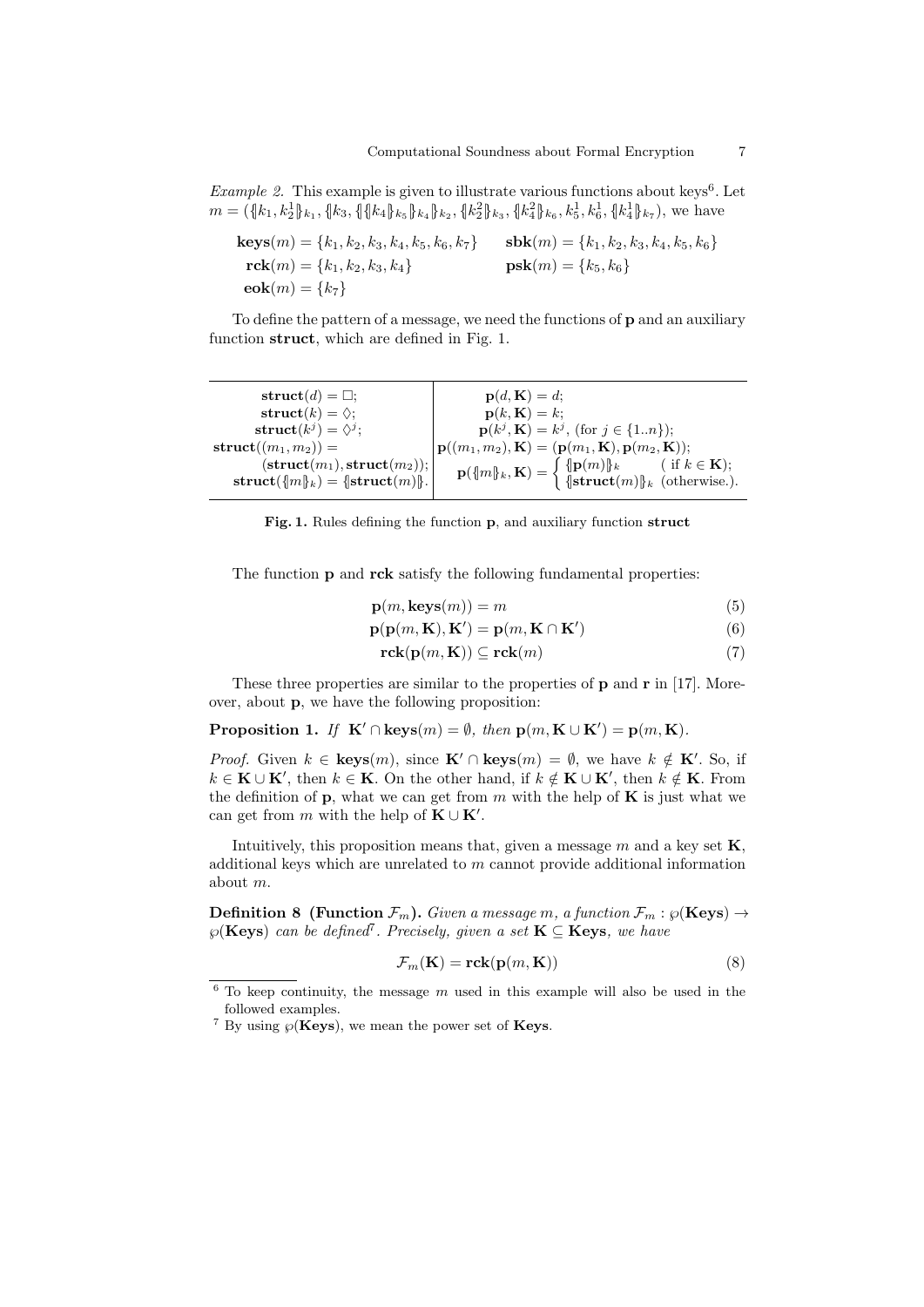Intuitively, given message  $m$  and a key set  $\mathbf{K}, \mathcal{F}_m(\mathbf{K})$  computes the set of keys which occur as the sub-message of  $p(m, K)$ , or whose secret shares fully occur in  $\mathbf{p}(m, \mathbf{K})$ .

**Proposition 2.** The function  $\mathcal{F}_m$ :  $\wp(\text{Keys}) \to \wp(\text{Keys})$  is monotone.

*Proof.* Assume  $K_1 \in \wp(\mathbf{Keys}), \mathbf{K}_2 \in \wp(\mathbf{Keys}),$  and  $\mathbf{K}_1 \subseteq \mathbf{K}_2$ , we will show that  $\mathcal{F}_m(\mathbf{K}_1) \subseteq \mathcal{F}_m(\mathbf{K}_2).$ 

By equation (8), we have  $\mathcal{F}_m(\mathbf{K}_1) = \text{rck}(\mathbf{p}(m, \mathbf{K}_1)),$  and  $\mathcal{F}_m(\mathbf{K}_2) = \text{rck}(\mathbf{p}(m, \mathbf{K}_2)).$ So, to show  $\mathcal{F}_m(\mathbf{K}_1) \subseteq \mathcal{F}_m(\mathbf{K}_2)$ , we only need to prove that  $\mathbf{rck}(\mathbf{p}(m,\mathbf{K}_1)) \subseteq$  $rck(p(m, K_2))$ :

$$
\begin{aligned}\n\mathbf{rck}(\mathbf{p}(m, \mathbf{K}_1)) \\
&= \mathbf{rck}(\mathbf{p}(m, \mathbf{K}_2 \cap \mathbf{K}_1)) & \text{by assumption } \mathbf{K}_1 \subseteq \mathbf{K}_2 \\
&= \mathbf{rck}(\mathbf{p}(\mathbf{p}(m, \mathbf{K}_2), \mathbf{K}_1)) & \text{by (6)} \\
&\subseteq \mathbf{rck}(\mathbf{p}(m, \mathbf{K}_2)) & \text{by (7)}\n\end{aligned}
$$

The monotonicity of the function  $\mathcal{F}_m$  makes it possible to define the greatest fix-point of  $\mathcal{F}_m$ .

Definition 9 (The greatest fix point of  $\mathcal{F}_m$ ). The greatest fix-point of  $\mathcal{F}_m$ , written  $\text{FIN}(\mathcal{F}_m)$ , is defined as follows:

$$
\mathbf{FIX}(\mathcal{F}_m) = \bigcap_{i=0}^{\ell} \mathcal{F}_m^i(\mathbf{keys}(m))
$$
\n(9)

where  $\ell = |\mathbf{keys}(m)|$ .

Obviously, by the definition of greatest fix-point and the monotonicity of  $\mathcal{F}_m$ , we have

$$
\mathbf{FIX}(\mathcal{F}_m) = \mathcal{F}_m^{\ell}(\mathbf{keys}(m))
$$
\n(10)

**Definition 10 (Patterns of messages).** The pattern of the message  $m$ , written as  $pattern(m)$ , is define as(See Example3 in appendix):

$$
pattern(m) = p(m, \text{FIX}(\mathcal{F}_m))
$$
\n(11)

*Example 3.* Let  $m$  be the same as in Example 2, and assume the number of a key's shares to be 2. Starting from the set  $\mathbf{K}_0 = \text{keys}(m)$ , the greatest fix point of  $\mathcal{F}_m$  can be computed recursively as follows:

$$
\mathbf{K}_{0} = \{k_{1}, k_{2}, k_{3}, k_{4}, k_{5}, k_{6}, k_{7}\}
$$
\n
$$
\mathbf{p}(m, \mathbf{K}_{0}) = (\{k_{1}, k_{2}^{1}\}_{k_{1}}, \{k_{3}, \{\{\{k_{4}\}\}_{k_{5}}\}_{k_{4}}\}_{k_{2}}, \{k_{2}^{2}\}_{k_{3}}, \{k_{4}^{2}\}_{k_{6}}, k_{5}^{1}, k_{6}^{1}, \{\{k_{4}^{1}\}\}_{k_{7}})
$$
\n
$$
\mathbf{K}_{1} = \mathcal{F}_{m}(\mathbf{K}_{0}) = \mathbf{rck}(\mathbf{p}(m, \mathbf{K}_{0})) = \{k_{1}, k_{2}, k_{3}, k_{4}\}
$$
\n
$$
\mathbf{p}(m, \mathbf{K}_{1}) = (\{k_{1}, k_{2}^{1}\}_{k_{1}}, \{k_{3}, \{\{\{\}\}\}_{k_{5}\}_{k_{4}}\}_{k_{2}}, \{k_{2}^{2}\}_{k_{3}}, \{\{\Diamond^{2}\}_{k_{6}}, k_{5}^{1}, k_{6}^{1}, \{\Diamond^{1}\}_{k_{7}})
$$
\n
$$
\mathbf{K}_{2} = \mathcal{F}_{m}(\mathbf{K}_{1}) = \mathbf{rck}(\mathbf{p}(m, \mathbf{K}_{1})) = \{k_{1}, k_{2}, k_{3}\}
$$
\n
$$
\mathbf{p}(m, \mathbf{K}_{2}) = (\{k_{1}, k_{2}^{1}\}_{k_{1}}, \{k_{3}, \{\{\}\}\})_{k_{4}}\}_{k_{2}}, \{k_{2}^{2}\}_{k_{3}}, \{\Diamond^{2}\}_{k_{6}}, k_{5}^{1}, k_{6}^{1}, \{\Diamond^{1}\}_{k_{7}})
$$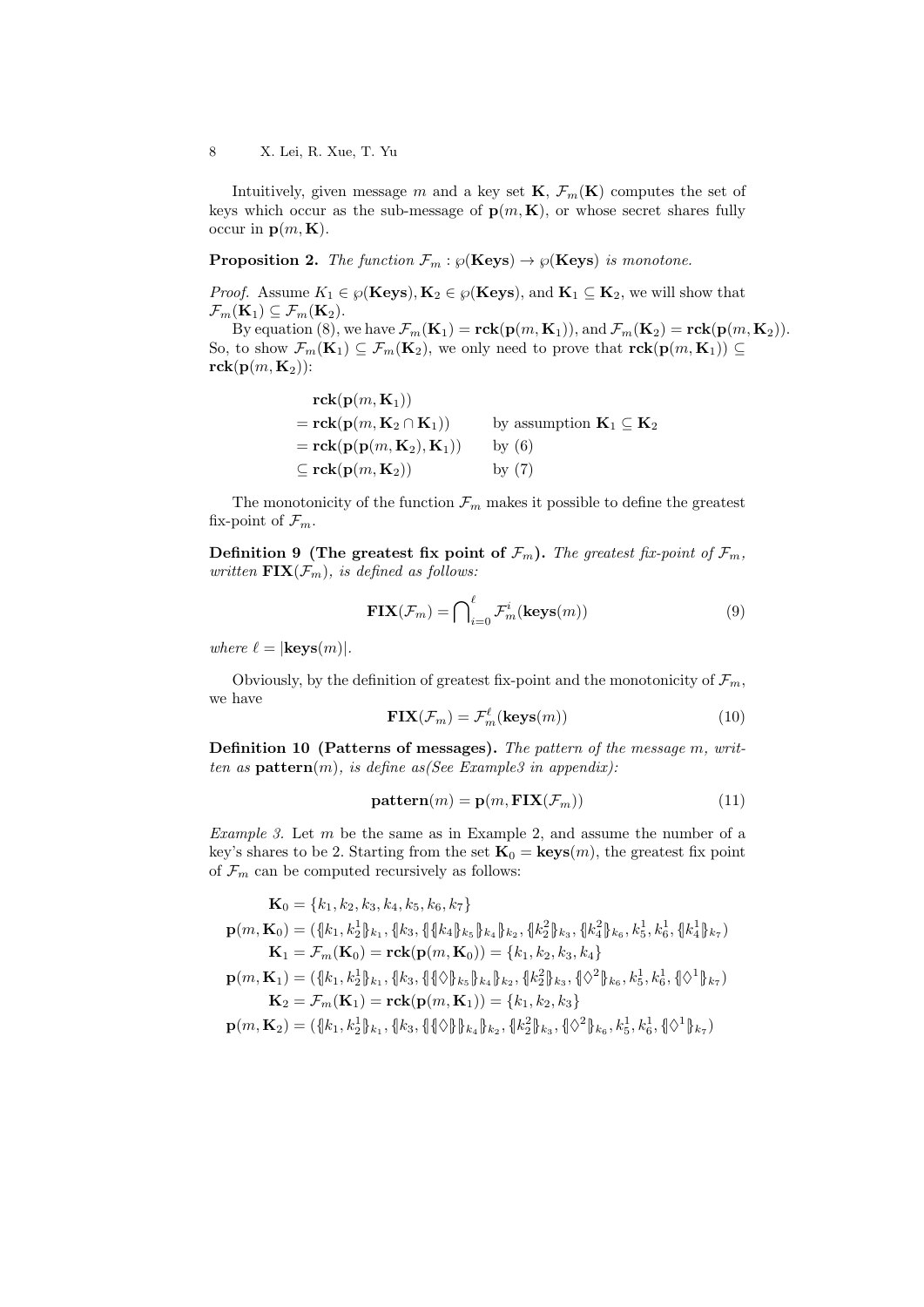$$
\mathbf{K}_3 = \mathcal{F}_m(\mathbf{K}_2) = \mathbf{rck}(\mathbf{p}(m, \mathbf{K}_2)) = \{k_1, k_2, k_3\}
$$

Then, we have  $\textbf{FIX}(\mathcal{F}_m) = \{k_1, k_2, k_3\}$ , and thus,

$$
\begin{aligned} \mathbf{pattern}(m) &= \mathbf{p}(m, \mathbf{FIX}(\mathcal{F}_m)) \\ &= (\{\!k_1, k_2^1\}_{k_1}, \{\!k_3, \{\!\|\Diamond\!\|\}\!\}_{k_4}\}_{k_2}, \{\!\|k_2^2\}_{k_3}, \{\!\|\Diamond^2\!\|\}_{k_6}, k_5^1, k_6^1, \{\!\|\Diamond^1\!\|\}_{k_7}) \end{aligned}
$$

### 2.3 Equivalence

As usual, the keys in a formal message are considered as bound names(like in spi calculus[5]). Thus, they can be renamed without effecting the essential meaning of the formal message. However, since the secret shares of keys are considered in the formal model, we must redefine the renaming.

Definition 11 (Renaming). There are three types of renaming: K-renaming(Keys renaming), KS-renaming(Keys and shares renaming) and S-renaming(Shares only renaming). KS-renaming and S-renaming are all defined based on K-renaming.

- 1. Let  $K \subseteq \text{Keys. } A$  K-renaming on K is a bijection on K, often written as  $\sigma$ [**K**] or  $\theta$ [**K**].
- 2. KS-renaming is defined by extending K-renaming. Let  $K, K' \subseteq \mathbf{Keys}, K \subseteq$  $\mathbf{K}'$ , and  $\sigma[\mathbf{K}']$  be a K-renaming. A KS-renaming on  $\mathbf{K} \cup \mathbf{s}(\mathbf{K})$ , written as  $\bar{\sigma}[\mathbf{K} \cup \mathbf{s}(\mathbf{K})]$ , is defined as follows:

$$
\bar{\sigma}(k) = \sigma(k) \qquad (k \in \mathbf{K})
$$
  

$$
\bar{\sigma}(k^{j}) = \sigma(k)^{j} \qquad (k^{j} \in \mathbf{s}(\mathbf{K}))
$$

3. S-renaming is also defined based on K-renaming. Let  $K, K' \subseteq \mathbf{Keys}, K \subseteq$  $\mathbf{K}'$ , and  $\sigma[\mathbf{K}']$  be a K-renaming. An S-renaming on  $\mathbf{s}(\mathbf{K})$ , written as  $\hat{\sigma}[\mathbf{s}(\mathbf{K})]$ , is defined as follows:

$$
\hat{\sigma}(k^j) = \sigma(k)^j \qquad (k^j \in \mathbf{s}(\mathbf{K}))
$$

Recall that the secret shares of a key are different from each other. From definition 11, KS-renaming and S-renaming are also bijections.

Here, KS-renaming is similar to the consistent renaming defined in [16]. Informally speaking, consistent renaming means that, when  $k_i$  occurring in  $m$  is renamed to  $k_{i'}$ , the share of  $k_i$ , say  $k_i^j$ , is renamed to  $k_{i'}^j$  accordingly. Obviously, S-renaming is not a consistent renaming, because the links between a key and its secret shares may be broken after applying S-renaming. For example, in  $m\bar{\sigma}$ ,  $\bar{\sigma}(k^j)$  is a share of  $\bar{\sigma}(k)$  if  $k^j$  is a share of k in m, while in  $m\hat{\sigma}$ , such relation may be broken.

As a conventional notation, we have

$$
\sigma(\mathbf{K}) \triangleq \{k'|k \in \mathbf{K} \wedge \sigma(k) = k'\}.
$$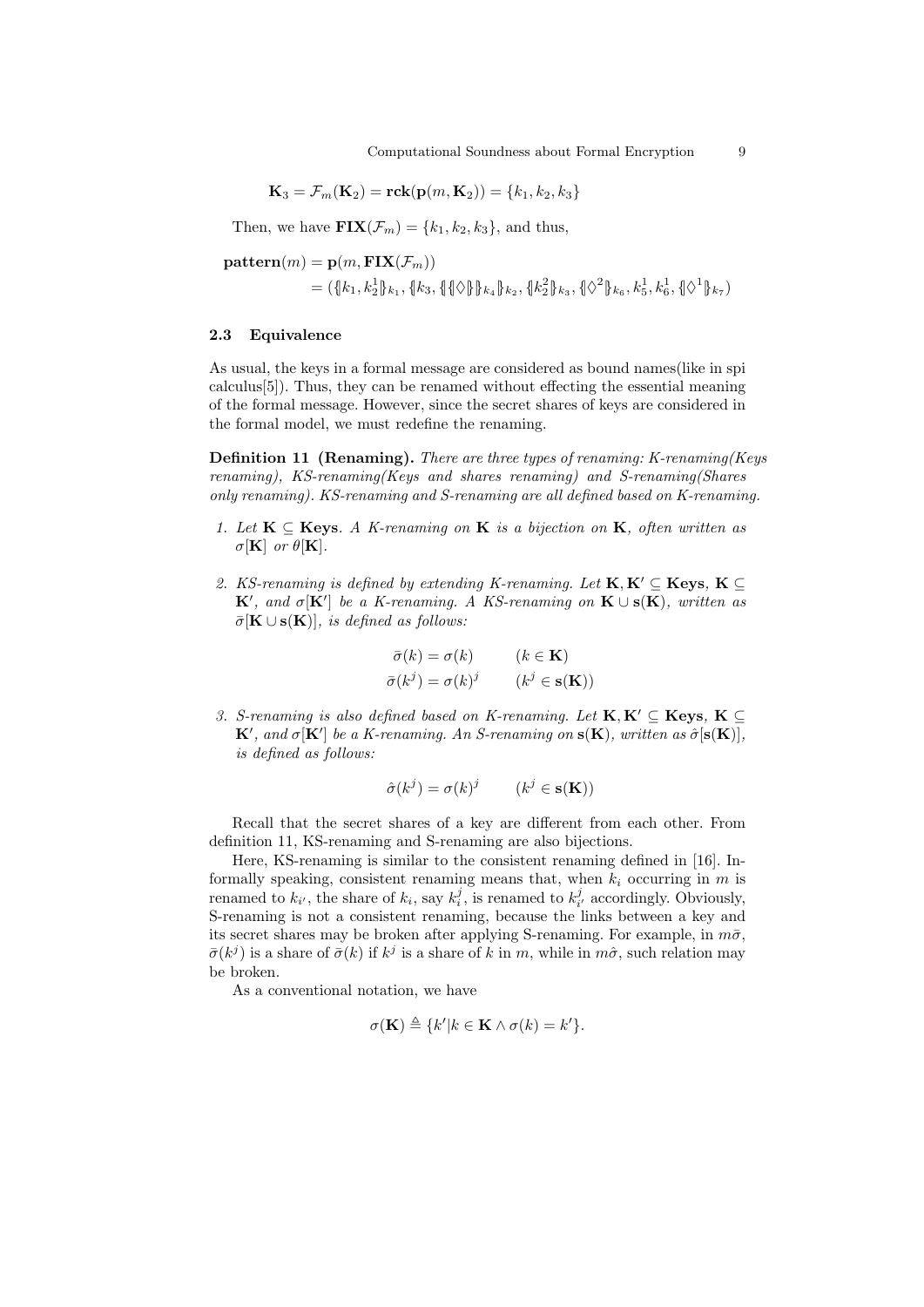Similar notations can be used on  $\bar{\sigma}$  and  $\hat{\sigma}$ . When there is no confusion according to the context, we often write  $\sigma[K], \bar{\sigma}[K \cup s(K)]$  and  $\hat{\sigma}[s(K)]$  as  $\sigma$ ,  $\bar{\sigma}$  and  $\hat{\sigma}$ respectively for short.

Let  $m \in \mathbf{MSG}, \overline{\sigma}[\mathbf{K} \cup \mathbf{s}(\mathbf{K})]$  be a KS-renaming. We use  $m\overline{\sigma}$  as applying  $\overline{\sigma}$  to message *m*. That is, rename all the key  $k_i \in \mathbf{K}$  and its secret shares  $k_i^j$  occurring in *m* with  $\bar{\sigma}(k_i)$  and  $\bar{\sigma}(k_i^j)$  respectively.

Similarly, let  $m \in \mathbf{MSG}$ ,  $\hat{\sigma}[\mathbf{s}(\mathbf{K})]$  be an S-renaming on  $\mathbf{s}(\mathbf{K})$ . We use  $m\hat{\sigma}$  as applying  $\hat{\sigma}$  to message m. That is, rename all secret shares  $k^j \in \mathbf{s}(\mathbf{K})$  with  $\hat{\sigma}(k^j)$ without renaming of  $k$  itself.

Now, it suffices to define the equivalence of messages.

Definition 12 (Equivalence of messages). Given  $m, m' \in \text{MSG}$ , Message  $m'$  is said to be equivalent to  $m$ , written as  $m' \cong m$ , if and only if, there exists a KS-renaming  $\bar{\sigma}$  based on K-renaming  $\sigma$ [**keys**(pattern(m))], or, additionally an S-renaming  $\hat{\theta}$  based on K-renaming  $\theta$ [psk(pattern $(m)\bar{\sigma}$ ]], such that one of the following holds:

- 1. pattern $(m') =$ pattern $(m)\bar{\sigma}$
- 2. pattern $(m') = (\text{pattern}(m)\bar{\sigma})\hat{\theta}$

This definition of equivalence differs from the equivalence in [16] in that the S-renaming is considered. So, for example,  $({\{|k_2|\}}_{k_1}, k_1^1)$  and  $({\{|k_2|\}}_{k_1}, k_3^1)$  are equivalent according to Definition 12, but not equivalent in [16]. A more complicated example can be found in Example4.

Example 4. This example is used to illustrate the three types of renaming and messages equivalence. Continuing Example 3, let  $\mathbf{K} = \textbf{keys}(\textbf{pattern}(m)), \mathbf{K}' =$  $psk(pattern(m)\bar{\sigma})$ . We then define a KS-renaming  $\bar{\sigma}$  based on a K-renaming  $\sigma[\mathbf{K}]$ , and an S-renaming  $\hat{\theta}$  based on a K-renaming  $\theta[\mathbf{K}']$ (Refer to Fig. 2).

From Definition 12 and Fig. 2, if one of the following two conditions holds,

 $\mathbf{pattern}(m')=(\{[k_7,k_6^1]\}_{k_7}, \{[k_5,\{\|\Diamond\}]\}_{k_4}\}_{k_6}, \{[k_6^2]\}_{k_5}, \{\Diamond^2\}_{k_2}, k_3^1, k_2^1, \{\Diamond^1\}_{k_1})$  $\mathbf{pattern}(m')=(\{[k_7,k_6^1]\}_{k_7},\{[k_5,\{\{\}\}_{k_4}\}_{k_6},\{[k_6^2]\}_{k_5},\{\{\lozenge^2\}_{k_2},k_3^1,k_2^1\},\{\lozenge^1\}_{k_1})$ we have  $m' \cong m$ .

## 3 Computational model

In computational model, a message is just a bit-string which belongs to  $\{0,1\}^*$ .

**Definition 13 (Indistinguishability).** Let  $D = \{D_{\eta}\}_{{\eta \in \mathbb{N}}}$  be an ensemble, i.e., a collection of distributions over strings. We say two ensembles  $D$  and  $D'$  are indistinguishable, written as  $D \approx D'$ , if for every probabilistic polynomial-time adversary  $A$ , there exists a negligible function negl, such that

$$
\mathbf{Pr}[x \leftarrow D_{\eta} : \mathcal{A}(1^{\eta}, x) = 1] - \mathbf{Pr}[x \leftarrow D'_{\eta} : \mathcal{A}(1^{\eta}, x) = 1] = \mathbf{negl}(\eta)
$$

where  $x \leftarrow D_{\eta}$  means that x is sampled from the distribution  $D_{\eta}$ .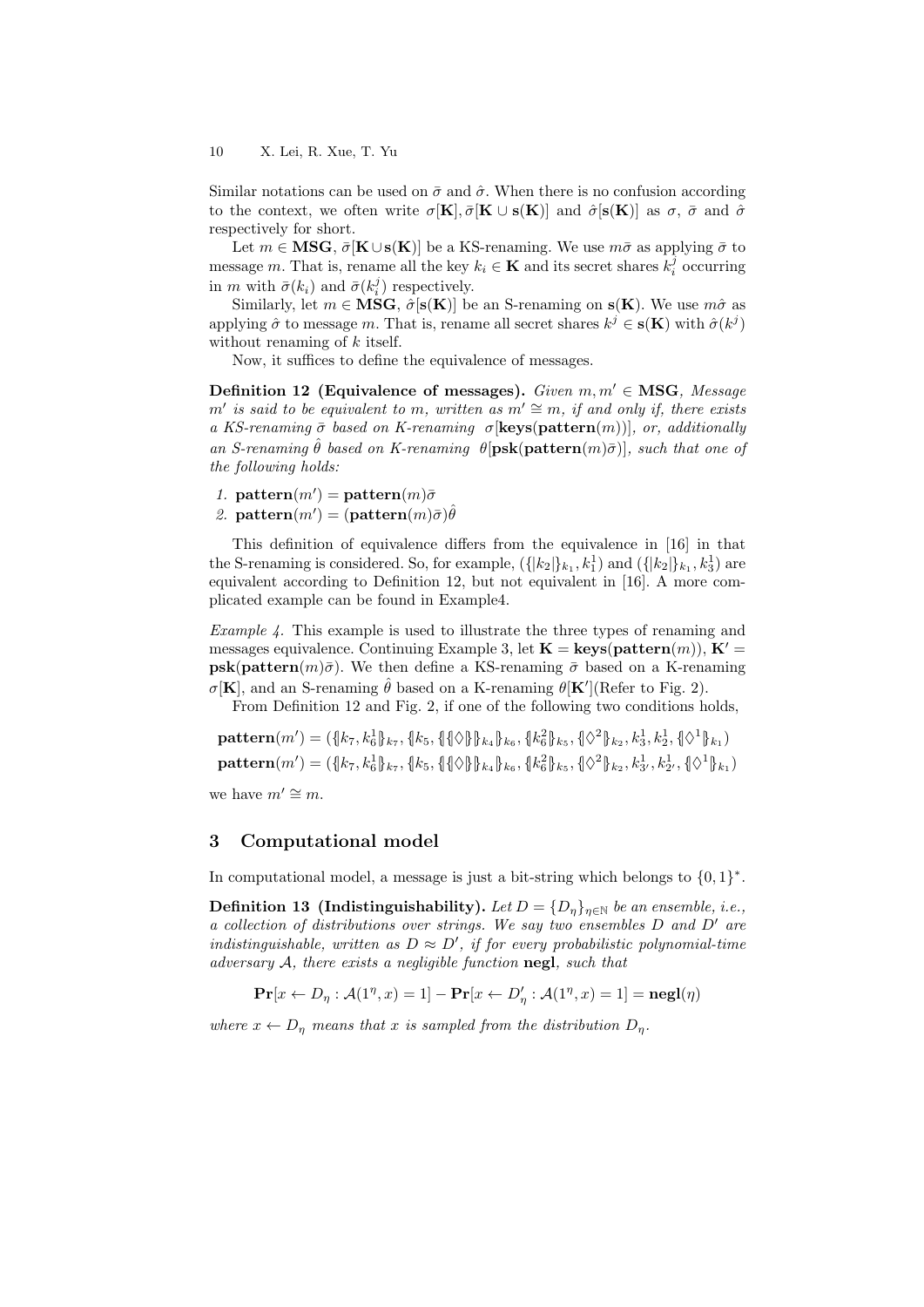| pattern(m)                                             | $({\lbrace k_1, k_2^1 \rbrace_{k_1}, \lbrace k_3, \lbrace \lbrace \rbrace \rbrace \rbrace \rbrace_{k_4} \rbrace_{k_2}, {\lbrace k_2^2 \rbrace_{k_3}, \lbrace \rbrace \Diamond^2 \rbrace_{k_6}, k_5^1, k_6^1, {\lbrace \rbrace \Diamond^1 \rbrace_{k_7}})$                                                                                                                             |
|--------------------------------------------------------|---------------------------------------------------------------------------------------------------------------------------------------------------------------------------------------------------------------------------------------------------------------------------------------------------------------------------------------------------------------------------------------|
| K                                                      | $k_1$ $k_2$ $k_3$ $k_4$ $k_5$ $k_6$ $k_7$                                                                                                                                                                                                                                                                                                                                             |
| ↓                                                      | + + + + + + +                                                                                                                                                                                                                                                                                                                                                                         |
| $\sigma({\bf K})$                                      | $k_7$ $k_6$ $k_5$ $k_4$ $k_3$ $k_2$ $k_1$                                                                                                                                                                                                                                                                                                                                             |
| $\mathbf{K} \cup \mathbf{s}(\mathbf{K})$               | $k_1$ $k_2$ $k_3$ $k_4$ $k_5$ $k_6$ $k_7$ $k_1^1$ $k_1^2$ $\cdots$ $k_5^1$ $k_5^2$ $k_6^1$ $k_6^2$ $k_7^1$ $k_7^2$                                                                                                                                                                                                                                                                    |
| $\downarrow$                                           |                                                                                                                                                                                                                                                                                                                                                                                       |
| $\bar{\sigma}(\mathbf{K} \cup \mathbf{s}(\mathbf{K}))$ | $\downarrow \quad \downarrow \quad \downarrow \quad \downarrow \quad \downarrow \quad \downarrow \quad \downarrow \quad \downarrow \cdots \quad \downarrow \quad \downarrow \quad \downarrow \quad \downarrow \quad \downarrow \quad \downarrow$<br>$k_7 \; k_6 \; k_5 \; k_4 \; k_3 \; k_2 \; k_1 \; k_7^1 \; k_7^2 \; \cdots \; k_3^1 \; k_3^2 \; k_2^1 \; k_2^2 \; k_1^1 \; k_1^2$ |
| $\mathbf{pattern}(m)\bar{\sigma}$                      | $(\{k_7, k_6^1\}_{k_7}, \{k_5, \{\{\}\Diamond\}\}_{k_4}\}_{k_6}, \{k_6^2\}_{k_5}, \{\Diamond^2\}_{k_2}, k_3^1, k_2^1, \{\Diamond^1\}_{k_1})$                                                                                                                                                                                                                                          |
| $\mathbf{K}^{\prime}$                                  | $k_3$ $k_2$                                                                                                                                                                                                                                                                                                                                                                           |
| $\downarrow$                                           | $\downarrow$ $\downarrow$                                                                                                                                                                                                                                                                                                                                                             |
| $\theta(\mathbf{K}')$                                  | $k_{3'}\,k_{2'}$                                                                                                                                                                                                                                                                                                                                                                      |
| s(K')                                                  | $k_3^1$ $k_3^2$ $k_2^1$ $k_2^2$                                                                                                                                                                                                                                                                                                                                                       |
| $\downarrow$                                           | $\begin{array}{ccccccccccccc} \downarrow & \downarrow & \downarrow & \downarrow & \downarrow & \end{array}$                                                                                                                                                                                                                                                                           |
| $\hat{\theta}(\mathbf{s}(\mathbf{K}'))$                | $k_{3}^{1}$ , $k_{3}^{2}$ , $k_{2}^{1}$ , $k_{2}^{2}$ ,                                                                                                                                                                                                                                                                                                                               |
|                                                        | $(\textbf{pattern}(m)\bar{\sigma})\theta \vert \ (\{\vert k_7, k_6^1\vert\}_{k_7}, \{\vert k_5, \{\vert \{\Diamond \vert\}\vert\}_{k_4}\}_{k_6}, \{\vert k_6^2\vert\}_{k_5}, \{\vert \Diamond^2 \vert\}_{k_2}, k_3^1, k_2^1, \{\vert \Diamond^1 \vert\}_{k_1})$                                                                                                                       |

Fig. 2. An example for KS-renaming and an S-renaming

A typical property of indistinguishability is that it is transitive [21], i.e.,

if 
$$
D \approx D'
$$
 and  $D' \approx D''$ , then  $D \approx D''$  (12)

Definition 14 (Private-key encryption scheme). A private-key encryption scheme is a tuple of algorithms  $\Pi = (Gen, Enc, Dec)$  such that:

- 1. The key-generation algorithm **Gen** takes as input the security parameter  $1<sup>\eta</sup>$ and outputs a key k. This process can be written as  $k \leftarrow \textbf{Gen}(1^{\eta})$ .
- 2. The encryption algorithm Enc takes as input a key k and a message  $m \in$  ${0,1}^*$ , and outputs a ciphertext c. This process can be written as  $c \leftarrow$  $\mathbf{Enc}_k(m)$ .
- 3. The decryption algorithm **Dec** takes as input a key  $k$  and a ciphertext c, and outputs a message m. This process is often written as  $m := \mathbf{Dec}_k(c)$ .

It is required that  $\mathbf{Dec}_k(\mathbf{Enc}_k(m)) = m$ .

We will use a standard notion of security for encryption: indistinguishability against chosen plaintext attacks(CPA).

Definition 15 (CPA security). For any probabilistic polynomial time adversaries A and polynomial poly, let  $\Pi = (Gen, Enc, Dec)$  be an encryption scheme,  $n = \text{poly}(\eta), k_1, \cdots, k_n$  be the keys generated by Gen,  $O_b(i,m)$  be an encryption oracle that outputs  $\mathbf{Enc}_{k_i}(m)$  if  $b = 1$ , or  $\mathbf{Enc}_{k_i}(0^{|m|})$  if  $b = 0$ . The encryption scheme  $\Pi$  is indistinguishable under chosen plaintext attack(or is CPA-secure) if there exists a negligible function negl such that

$$
\mathbf{Pr}[\mathcal{A}^{O_1}(1^\eta) = 1] - \mathbf{Pr}[\mathcal{A}^{O_0}(1^\eta) = 1] = \mathbf{negl}(\eta)
$$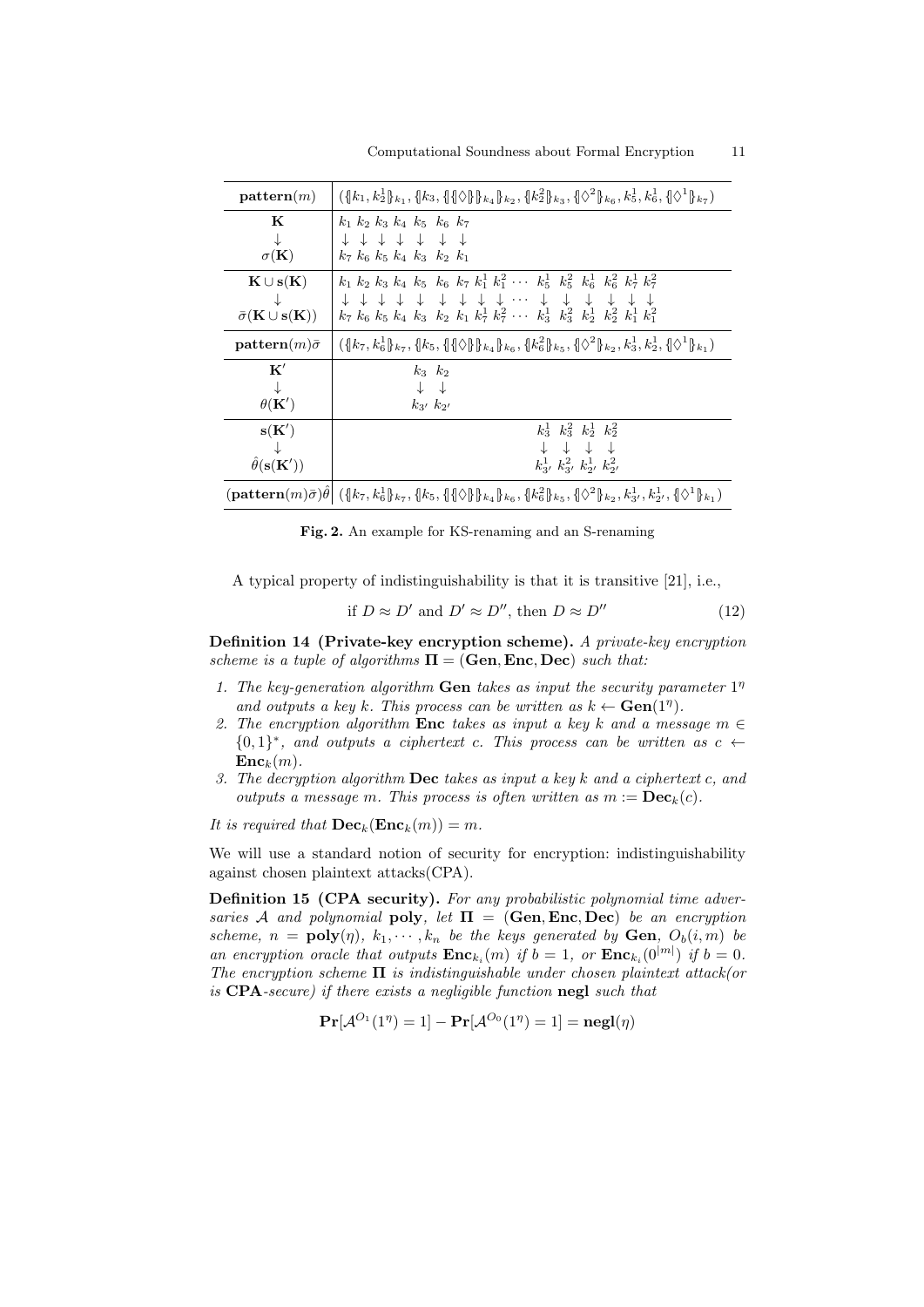This definition is equivalent to the definition of IND-CPA in which only one encryption oracle is given[17].

**Definition 16 (Secret sharing scheme).** An *n*-out-of-*n* secret sharing scheme for sharing keys of an encryption scheme  $\Pi$  is a tuple of algorithms  $\Lambda$  = (Crt, Com) such that:

- 1. The share creation algorithm  $\mathbf{Crt}$  takes as input a key k and the security parameter  $1^{\eta}$  and outputs n shares of  $k : k^1, k^2, \cdots, k^n$ . This process can be written as  $\{k^1, k^2, \dots, k^n\} \leftarrow \mathbf{Crt}(k, 1^n)$ .
- 2. The share combination algorithm Com takes as input n shares  $k^1, k^2, \cdots, k^n$ and outputs a key k. This process can be written as  $k := \text{Com}(k^1, k^2, \dots, k^n)$ .

It is required that  $\text{Com}(\text{Crt}(k, 1^n)) = k$ .

Definition 17 (Security of secret sharing). For any probabilistic polynomial time adversaries A and polynomial poly, let  $\Pi = (\text{Gen}, \text{Enc}, \text{Dec})$  be an encryption scheme,  $\Lambda = (\mathbf{Crt}, \mathbf{Com})$  be a secret sharing scheme,  $n = \text{poly}(\eta)$ ,  $\mathbf{sh}(k)$  be the set of n secret shares of key k generated by Crt, and  $\mathbf{sh}(k)|_S$  be the restriction of  $\mathbf{sh}(k)$  to the secret shares whose indexes are in  $S \subseteq \{1, \dots, n\}.$ The secret sharing scheme  $\Lambda$  is secure if for any  $S \subset \{1, \dots, n\}$ (this implies that  $S \neq \{1, \dots, n\}$ , there exists a negligible function negl such that

$$
\mathbf{Pr}\left[k_0, k_1 \leftarrow \mathbf{Gen}(1^{\eta}), \mathbf{sh}(k_0) \leftarrow \mathbf{Crt}(k_0, 1^{\eta}) : \mathcal{A}(k_0, k_1, \mathbf{sh}(k_0)|_S) = 1\right] - \newline \mathbf{Pr}\left[k_0, k_1 \leftarrow \mathbf{Gen}(1^{\eta}), \mathbf{sh}(k_1) \leftarrow \mathbf{Crt}(k_1, 1^{\eta}) : \mathcal{A}(k_0, k_1, \mathbf{sh}(k_1)|_S) = 1\right] \\ = \mathbf{negl}(\eta)
$$

Definition 18 (Computational model). A computational model is a 4-tuple  $\mathbf{M} = (\mathbf{\Pi}, \mathbf{\Lambda}, \omega, \gamma)$ , in which

- $\Pi$  is an encryption scheme.
- $\Lambda$  is a secret sharing scheme.
- $\omega : \textbf{Data} \rightarrow \{0,1\}^*$  is an interpretation function to evaluate each symbol in Data to a bit-string.
- $\gamma : \{0,1\}^* \times \{0,1\}^* \to \{0,1\}^*$  is a function to connect two bit-strings to a single bit-string. It can be viewed as the computational counterpart of message concatenation in formal model.

Definition 19 (Computational interpretation of messages). Given a computational model  $\mathbf{M} = (\mathbf{\Pi}, \mathbf{\Lambda}, \omega, \gamma)$  and a formal message m, we can get the computational interpretation of  $m$ , that is, associate a collection of distributions (i.e., ensemble) over a bit-string  $\llbracket m \rrbracket_{\mathbf{M}} = \{ \llbracket m \rrbracket_{\mathbf{M}(n)} \}_{n \in \mathbb{N}}$  to the formal message m. Assume  $\ell = |\mathbf{keys}(m)|$  and the number of shares for each key is n, we can get  $\llbracket m \rrbracket_M$  by the following steps:

1. Initialization. Construct an  $\ell$  vector  $\kappa$  to save the interpretation of keys, and an  $\ell \times n$  array  $\zeta$  to save the interpretation of shares. Then, evaluate  $\kappa[i](1 \leq i \leq \ell)$  and  $\zeta[i, j](1 \leq i \leq \ell, 1 \leq j \leq n)$  by the following procedure:

$$
for i = 1 to l do
$$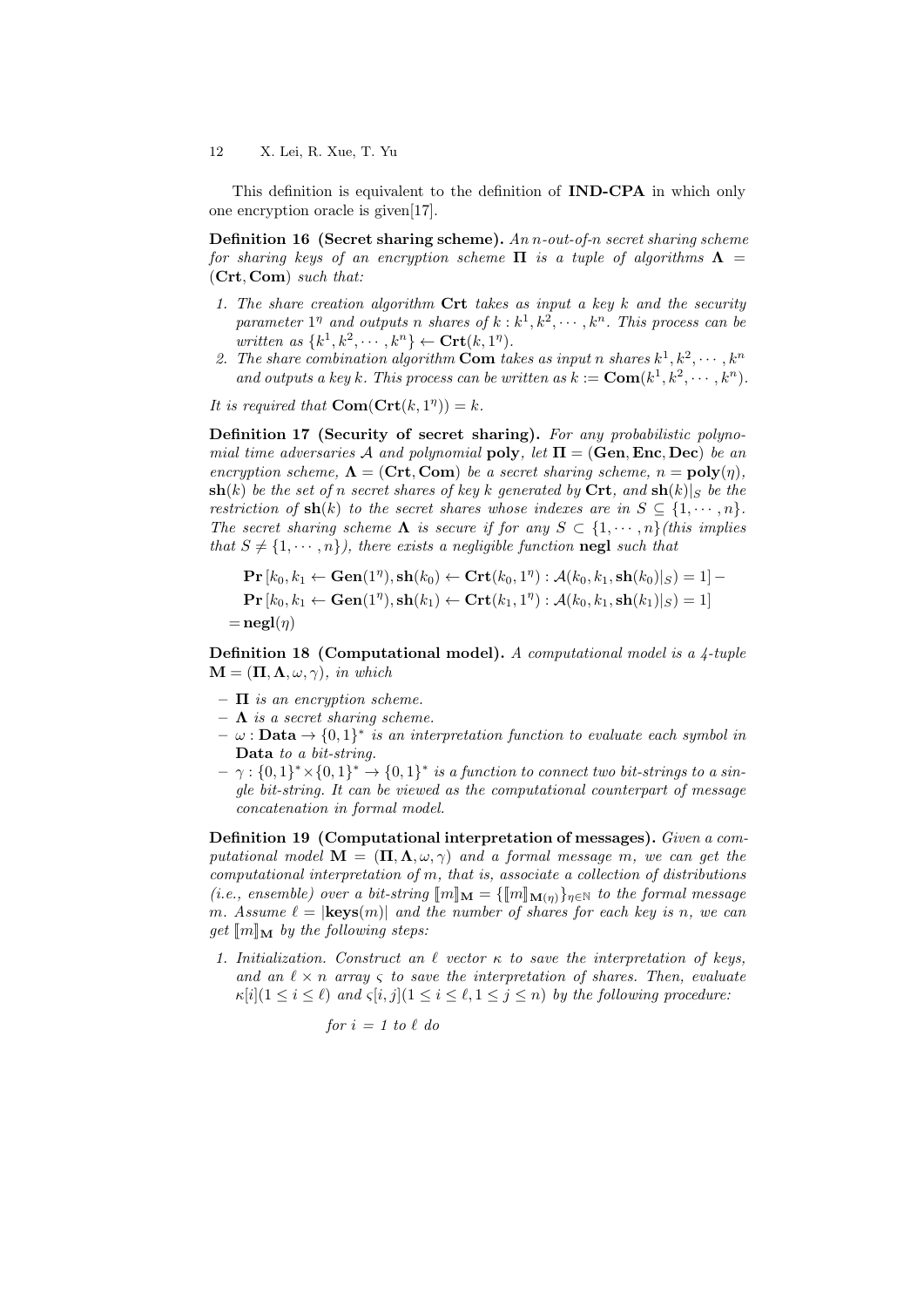Computational Soundness about Formal Encryption 13

$$
\left\{ \substack{\kappa[i] \leftarrow \mathbf{Gen}(1^{\eta}); \\ \{\varsigma[i, 1], \varsigma[i, 2], \cdots, \varsigma[i, n]\} \leftarrow \mathbf{Crt}(\kappa[i], 1^{\eta}). \right\}
$$

- 2. Interpretation. Interpretation of the message  $m$  can be done recursively as follows:
	- $\llbracket d \rrbracket_{\mathbf{M}} = \omega(d)$ , for  $d \in \mathbf{Data}$ .
	- $-\llbracket k_i \rrbracket_{\mathbf{M}} = \kappa[i],$  for  $k_i \in \mathbf{Keys}$  and  $1 \leq i \leq \ell$ .
	- $-\begin{bmatrix} [k_i]_{\mathbf{M}} = \varsigma[i,j], \text{ for } k_i^j \in \mathbf{Shares} \text{ and } 1 \leq j \leq n. \end{bmatrix}$
	- $\label{eq:reduced} \begin{aligned} &-\text{ }\llbracket(m_1, m_2)\rrbracket_{\mathbf{M}} = \gamma\left(\llbracket m_1\rrbracket_{\mathbf{M}}, \llbracket m_2\rrbracket_{\mathbf{M}}\right). \end{aligned}$
	- $-\;\llbracket \{\! \{m\}\!\}_{k_i} \rrbracket_{\mathbf{M}} = \mathbf{Enc}_{\llbracket k_i \rrbracket_{\mathbf{M}}} \llbracket m \rrbracket_{\mathbf{M}}.$
	- $-\;[\textbf{struct}(m)]_{\mathbf{M}}=0^{|\llbracket m\rrbracket_{\mathbf{M}}|},\text{ where }|\llbracket m\rrbracket_{\mathbf{M}}| \text{ denotes the length of } \llbracket m\rrbracket_{\mathbf{M}}^8.$

## 4 Computational soundness

Intuitively, Computational soundness means that, if two messages are equivalent in the formal model, their interpretation in computational model will be indistinguishable.

To clarify the proof, we use Fig.3 to list the invoking structure of these lemmas and the propositions in proving the computational soundness theorem, where  $a \rightarrow b$  means that a is invoked in proving b.

Proposition 1 Proposition 2 ↓ ↓ Lemma 1 Lemma 2  $\rightarrow$  Lemma 3  $\rightarrow$  Lemma 4  $\rightarrow$  Lemma 5 ↓ ↓ ↓ ↓ Computational soundness theorem

Fig. 3. The invoking structure in proving the computational soundness theorem

**Lemma 1.** Let  $m \in \text{MSG}$ ,  $\bar{\sigma}$  be a KS-renaming based on K-renaming  $\sigma[\text{keys}(m)]$ . Given a computational model M, it holds that

$$
[\![m]\!]_\mathbf{M} \approx [\![m\bar{\sigma}]\!]_\mathbf{M}
$$

*Proof.* According to the definition of KS-renaming in Definition 11,  $m\bar{\sigma}$  is got from  $m$  by consistently renaming its keys and key shares according to  $\bar{\sigma}$ . But the distribution associated with a message is decided only by their meaning, not by the symbols used in the message. Thus, this lemma holds.

 $8$  Here, as mentioned in [17], we assume that all functions operating on messages are length-regular. So,  $\|m\|_M$  depends only on  $[\text{struct}(m)]_M$ , which makes this definition well-defined.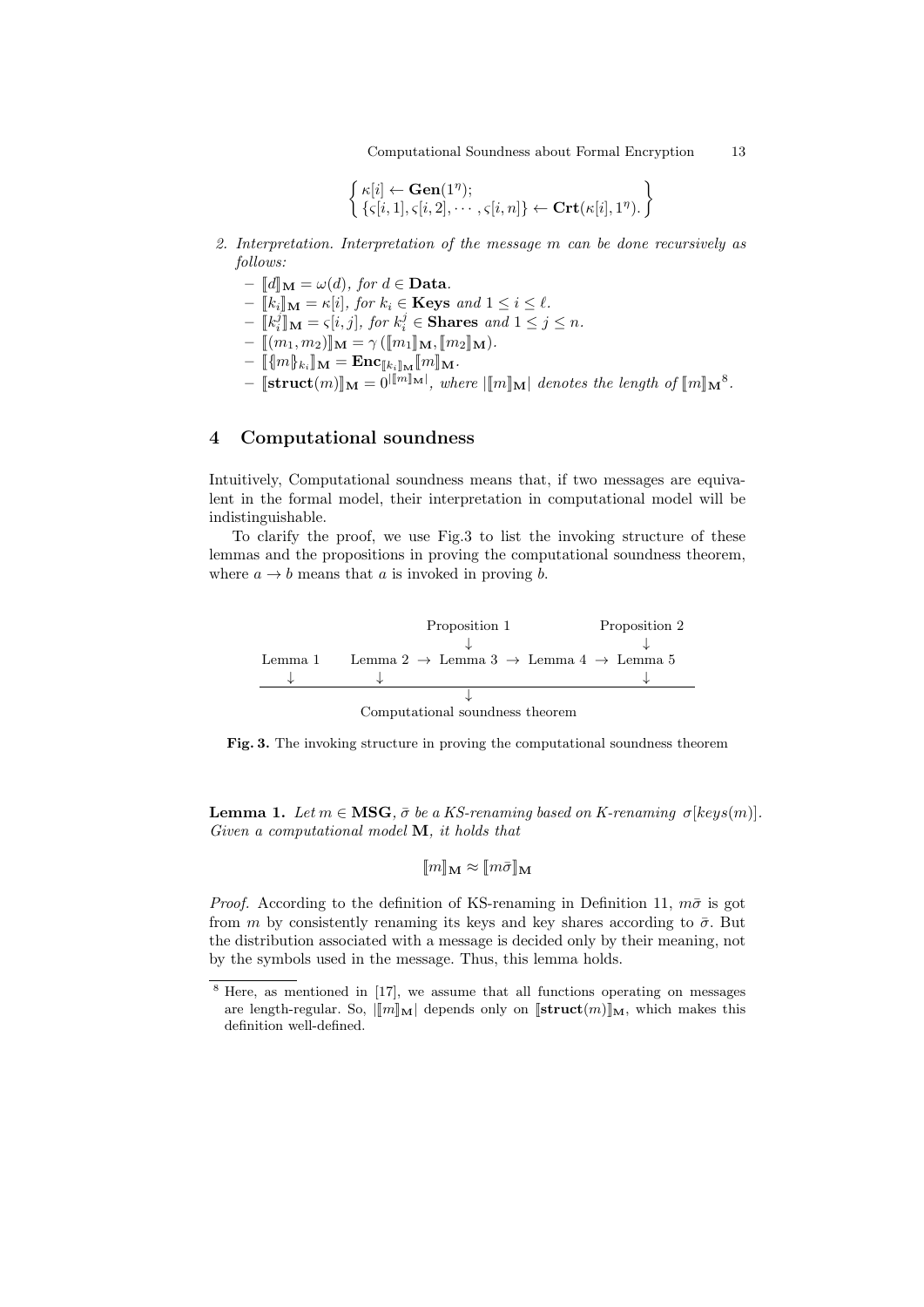In fact, Lemma 1 is the same as Lemma 8 in [16]. Here, KS-renaming is the consistent renaming in [16].

The following lemma is similar to Lemma 1 except that S-renaming is used. However, Lemma 1 cannot be naturally applied on S-renaming, simply because S-renaming is actually not a consistent renaming.

**Lemma 2.** Let  $m \in \mathbf{MSG}$ ,  $\hat{\theta}$  be an S-renaming based on K-renaming  $\theta[\mathbf{psk}(m)]$ . Given a computational model  $\mathbf{M} = (\mathbf{\Pi}, \mathbf{\Lambda}, \omega, \gamma)$ , if  $\mathbf{\Pi}$  is a CPA secure encryption scheme and  $\Lambda$  is a secure secret sharing scheme, then, it holds that

 $\llbracket m \rrbracket_M \approx \llbracket m \hat{\theta} \rrbracket_M$ 

*Proof.* Assume  $|\mathbf{psk}(m)| = \rho$  is polynomially bounded in the length of message m, and thus  $\mathbf{psk}(m) = \{k_{a_1}, k_{a_2}, \cdots, k_{a_p}\}$ . Let  $m_0 = m$ , and  $m_i = m_{i-1}\hat{\theta}[\{k_{a_i}\}]$ where  $1 \leq i \leq \rho$ . We have  $m_{\rho} = m\hat{\theta}[\mathbf{psk}(m)],$  i.e., $m_{\rho} = m\hat{\theta}$ . By the hybrid argument, to show  $\llbracket m \rrbracket_{\mathbf{M}} \approx \llbracket m \hat{\theta} \rrbracket_{\mathbf{M}}$ , we only need to show  $\llbracket m_{i-1} \rrbracket_{\mathbf{M}} \approx \llbracket m_i \rrbracket_{\mathbf{M}}$ , where  $1 \leq i \leq \rho$ .

Assume  $\theta(k_{a_i}) = k_{a'_i}$ . Let us evaluate messages  $m_{i-1}$  and  $m_i$  according to Definition 19. Intuitively, the only difference between  $m_{i-1}$  and  $m_i$  is that, in  $m_i$ , the secret shares of  $k_{a_i}$  is replaced by the secret shares of  $k_{a_i}$ . So, we can use Definition 19 to get computational interpretations of each symbol in  $m_{i-1}$ , and complete evaluating message  $m_{i-1}$ . To evaluate message  $m_i$ , we use the same computational interpretation to  $m_{i-1}$  except the secret shares of  $k_{a_i}$ . To give the computational interpretation of shares of  $k_{a'_{i}}$ , we firstly generate a new key by **Gen** of  $\Pi$ ; then create *n* secret shares of this key by Crt of  $\Lambda$ , and save them in  $\varsigma[i, 1]$  to  $\varsigma[i, n]$  respectively. By doing such, we get  $\|m_{i-1}\|_{\mathbf{M}}$  and  $\|m_i\|_{\mathbf{M}}$ .

Let  $\mathcal{D}_1$  be a probabilistic polynomial-time distinguisher, and set

$$
\varepsilon_1(\eta) \stackrel{\Delta}{=} \mathbf{Pr} \left[ v_1 \leftarrow [\![m_{i-1}]\!]_{\mathbf{M}(\eta)} : \mathcal{D}_1(v_1, 1^{\eta}) = 1 \right] - \mathbf{Pr} \left[ v_1 \leftarrow [\![m_i]\!]_{\mathbf{M}(\eta)} : \mathcal{D}_1(v_1, 1^{\eta}) = 1 \right].
$$

Now, assume for contradiction that  $\mathcal{D}_1$  distinguishes  $\llbracket m_{i-1} \rrbracket_{\mathbf{M}}$  from  $\llbracket m_i \rrbracket_{\mathbf{M}}$ with non-negligible probability, i.e.,  $\varepsilon_1(\eta)$  is non-negligible. Then we construct an adversary  $\mathcal{A}_1$  to break the security of sharing scheme  $\Lambda$  with the help of distinguisher  $\mathcal{D}_1$ .

Let *n* be the number of shares created by  $\Lambda$ ,  $S_i = \{j | k_{a_i}^j \le m\}$  be the set of indexes *j* such that  $k_{a_i}^j$  occurs in  $m$ . Since  $k_{a_i} \in \textbf{psk}(m)$ , the shares of  $k_{a_i}$  only partially occur in  $m$ , that is  $|S_i| < n$ . From the definition of  $m_{i-1}$ , we know that the shares of  $k_{a_i}$  occurring in m are exactly the shares of  $k_{a_i}$  occurring in  $m_{i-1}$ . So, the share numbers of  $k_{a_i}$  occurring in  $m_{i-1}$  is also  $|S_i|$ .

Adversary 1 ( $A_1$ ) The adversary is given two keys  $\hat{k}_0, \hat{k}_1 \leftarrow$  Gen(1<sup>n</sup>) and a set of shares  $\{\hat{s}_1, \hat{s}_2, \cdots, \hat{s}_p\}$  either sampled from  $\mathbf{Crt}(\hat{k}_0, 1^{\eta})|_{S_i}$ , or sampled from  $\mathbf{Crt}(\hat{k}_1, 1^{\eta})|_{S_i}$ , where  $p = |S_i| < n$ .

<sup>&</sup>lt;sup>9</sup> Here, we use  $\hat{k}$  or  $\hat{s}$  instead of  $k$  or  $s$  to distinguish the bit-string keys or shares from the formal symbols of keys or shares.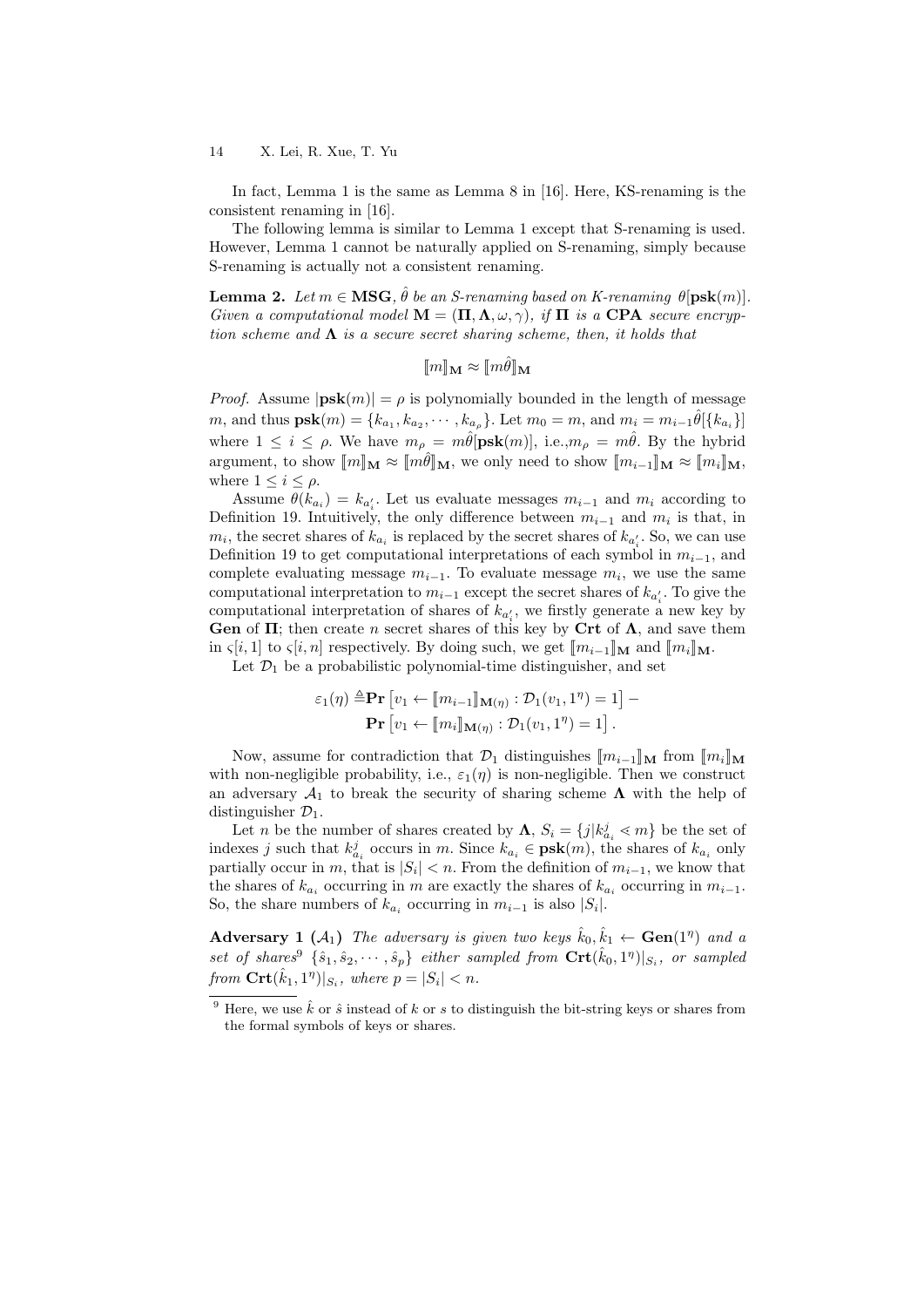1.  $A_1$  evaluates  $m_{i-1}$  to get a value  $v_1$ :

- (a) Let  $|\textbf{keys}(m_{i-1})| = \ell$ . Construct an  $\ell$  vector  $\kappa$  and an  $(\ell \times n)$  array  $\varsigma$ ;
- (b)  $\kappa[j](j \neq i)$  is initialized by sampling from  $Gen(1<sup>n</sup>)$ ;
- (c)  $\varsigma[j,1], \varsigma[j,2], \cdots, \varsigma[j,n]$  ( $j \neq i$ ) are initialized by sampling from  $\mathrm{Crt}(\kappa[j], 1^n)$ ,
- (d)  $m_{i-1}$  is evaluated to value  $v_1$  according to Definition 19 except  $k_{a_i}$  and the shares of  $k_{a_i}$ . More precisely,  $k_{a_i}$  is interpreted by  $\hat{k_0}$ , and the shares of  $k_{a_i}$  is interpreted by  $\{\hat{s}_1, \hat{s}_2, \cdots, \hat{s}_p\}$ .
- 2.  $\mathcal{A}_1$  runs  $\mathcal{D}_1(v_1, 1^{\eta})$ , and outputs whatever  $\mathcal{D}_1(v_1, 1^{\eta})$  outputs.

Note that both  $\hat{k}_0$  and  $\hat{k}_1$  are generated by **Gen**. So, if  $\{\hat{s}_1, \hat{s}_2, \dots, \hat{s}_p\}$ are sampled from  $\mathbf{Crt}(\hat{k}_0,1^n)|_{S_i}$ , then  $v_1$  is just sampled from  $[\![m_{i-1}]\!]_{\mathbf{M}}$ . If  $\{\hat{s}_1, \hat{s}_2, \cdots, \hat{s}_p\}$  are sampled from  $\mathbf{Crt}(\hat{k}_1, 1^{\eta})|_{S_i}$ , then  $k_{a_i}$  is interpreted by  $\hat{k_0}$ , while the shares of  $k_{a_i}$  are interpreted by the shares of  $k_1$ . By the definition of  $m_i$ , in this situation,  $v_1$  is just sampled from  $[\![m_i]\!]_M$ . Considering that  $\mathcal{A}_1$ <br>outputs whatever  $\mathcal{D}_i(v_1, 1^n)$  outputs we have outputs whatever  $\mathcal{D}_1(v_1, 1^{\eta})$  outputs, we have

$$
\mathbf{Pr}\left[\hat{k}_0, \hat{k}_1 \leftarrow \mathbf{Gen}(1^{\eta}), \mathbf{sh}(\hat{k}_0) \leftarrow \mathbf{Crt}(\hat{k}_0, 1^{\eta}) : \mathcal{A}_1(\hat{k}_0, \hat{k}_1, \mathbf{sh}(\hat{k}_0)|_{S_i}) = 1\right] - \n\mathbf{Pr}\left[\hat{k}_0, \hat{k}_1 \leftarrow \mathbf{Gen}(1^{\eta}), \mathbf{sh}(\hat{k}_1) \leftarrow \mathbf{Crt}(\hat{k}_1, 1^{\eta}) : \mathcal{A}_1(\hat{k}_0, \hat{k}_1, \mathbf{sh}(\hat{k}_1)|_{S_i}) = 1\right] \\
= \mathbf{Pr}\left[v_1 \leftarrow [m_{i-1}]\right]_{\mathbf{M}(\eta)} : \mathcal{D}_1(v_1, 1^{\eta}) = 1\right] - \mathbf{Pr}\left[v_1 \leftarrow [m_i]\right]_{\mathbf{M}(\eta)} : \mathcal{D}_1(v_1, 1^{\eta}) = 1\right] \\
= \varepsilon_1(\eta)
$$

This shows that  $\mathcal{A}_1$  can break  $\Lambda$  with non-negligible probability, which is in contradiction with the security of  $\Lambda$ , and thus Lemma 2 holds.

*Example 5.* Recall message m in Example 2, we have  $psk(m) = \{k_5, k_6\}$ , Fig. 4 shows an S-renaming and the messages  $m_0, m_1$ , and  $m_2$  constructed according to the approach in proof of Lemma 2. Given a computational model M, from Lemma 2, we know that  $\llbracket m \rrbracket_{\mathbf{M}} \approx \llbracket m \hat{\theta} \rrbracket_{\mathbf{M}}$ .

| $s(\mathbf{psk}(m))$                                | $k_5^1$ $k_5^2$ $k_6^1$ $k_6^2$                                                                                                                                                                                                                                                                                                                                                                                                                                                                                                                      |
|-----------------------------------------------------|------------------------------------------------------------------------------------------------------------------------------------------------------------------------------------------------------------------------------------------------------------------------------------------------------------------------------------------------------------------------------------------------------------------------------------------------------------------------------------------------------------------------------------------------------|
| $\hat{\theta}(\mathbf{s}(\mathbf{psk}(m)))$         | $k_{5}^{1}$ , $k_{5}^{2}$ , $k_{6}^{1}$ , $k_{6}^{2}$                                                                                                                                                                                                                                                                                                                                                                                                                                                                                                |
| $m_0 = m$<br>$m_1=m_0\hat{\theta}[\mathbf{s}(k_5)]$ | $\left( \{ [k_1, k_2^1] \}_{k_1}, \{ [k_3, \{\{ k_4\} _{k_5} \}_{k_4} \}_{k_2}, \{ [k_2^2] \}_{k_3}, \{ [k_4^2] \}_{k_6}, k_5^1, k_6^1, \{ [k_4^1] \}_{k_7} \right)$<br>$\left  \left( \{\{k_1,k_2^1\}_{k_1}, \{k_3,\{\{\{k_4\}\}_{k_5}\}_{k_4} \}_{k_2}, \{\{k_2^2\}_{k_3}, \{k_4^2\}_{k_6}, k_5^1, k_6^1, \{\{k_4^1\}_{k_7}\} \right. \right $<br>$m_2 = m_1 \hat{\theta}[\mathbf{s}(k_6)] = m \hat{\theta} \Big  (\{k_1, k_2^1\}_{k_1}, \{k_3, \{\{k_4\}_{k_5}\}_{k_4}\}_{k_2}, \{k_2^2\}_{k_3}, \{k_4^2\}_{k_6}, k_5^1, k_6^1, \{k_4^1\}_{k_7})$ |

Fig. 4. An example for applying S-renaming in proof of Lemma 2.

**Lemma 3.** Let  $m \in \text{MSG}$ . Given a K-renaming  $\theta[\text{psk}(m)]$ , and thus an Srenaming  $\hat{\theta}[\mathbf{s}(\mathbf{psk}(m))]$ , if  $\theta(\mathbf{psk}(m)) \cap \mathbf{keys}(m) = \emptyset$ , then

$$
[\![\mathbf{p}(m\hat{\theta},\mathbf{sbk}(m\hat{\theta}))]\!]_{\mathbf{M}} \approx [\![\mathbf{p}(m,\mathbf{rck}(m))]]\!]_{\mathbf{M}}
$$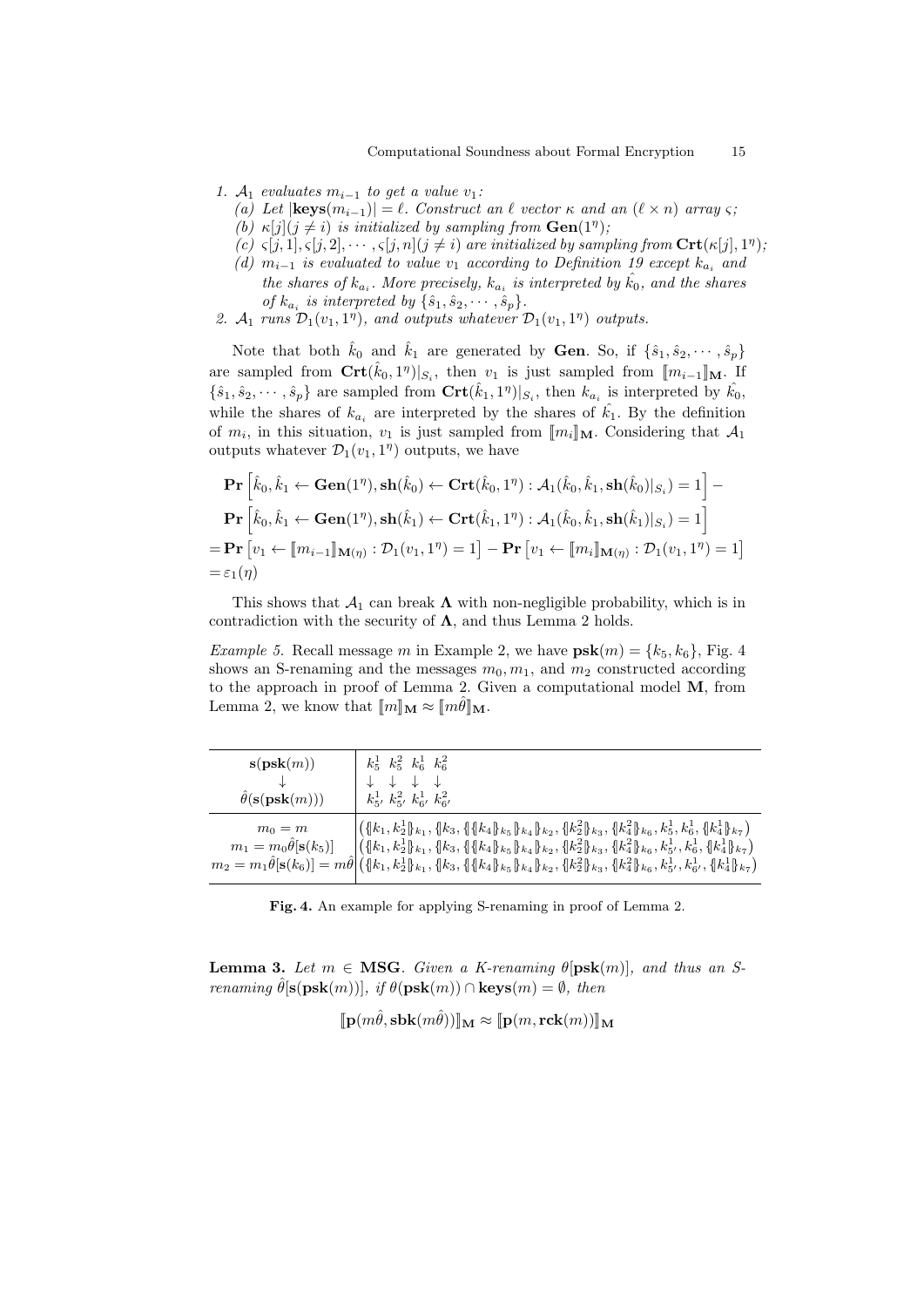Proof. If we can show

$$
\mathbf{p}(m\hat{\theta}, \mathbf{sbk}(m\hat{\theta})) = \mathbf{p}(m, \mathbf{rck}(m))\hat{\theta}
$$
\n(13)

then, by Lemma 2, we can directly show that Lemma 3 holds. We then show (13) by the following two steps:

$$
\mathbf{p}(m\hat{\theta}, \mathbf{sbk}(m\hat{\theta})) = \mathbf{p}(m\hat{\theta}, \mathbf{rck}(m))
$$
\n(14)

$$
\mathbf{p}(m\hat{\theta}, \mathbf{rck}(m)) = \mathbf{p}(m, \mathbf{rck}(m))\hat{\theta}
$$
 (15)

*Proof of* (14). From the definition of **sbk** and S-renaming, we have **sbk** $(m\hat{\theta})$  =  $rck(m) \cup \theta(psk(m))$ . Considering that  $\theta(psk(m)) \cap keys(m) = \emptyset$ , and  $rck(m) \subseteq$ keys(m) by (3) and (1), we have  $\theta(\mathbf{psk}(m)) \cap \mathbf{rck}(m) = \emptyset$ . Together with Proposition 1 showed in section 2.2, we get that

$$
\mathbf{p}(m\hat{\theta}, \mathbf{sbk}(m\hat{\theta})) = \mathbf{p}(m\hat{\theta}, \mathbf{rck}(m) \cup \theta(\mathbf{psk}(m)))
$$

$$
= \mathbf{p}(m\hat{\theta}, \mathbf{rck}(m))
$$

*Proof of* (15). From (4), we know that  $psk(m) \cap \text{rck}(m) = \emptyset$ . So,  $p(m\hat{\theta}, \text{rck}(m))$ is only different from  $p(m, rck(m))$  in that the shares of keys in  $psk(m)$  is renamed according to  $\hat{\theta}$ . Therefore, by using the same  $\hat{\theta}$  on  $\mathbf{p}(m, \mathbf{rck}(m))$ , we can get  $\mathbf{p}(m\hat{\theta}, \text{rck}(m)).$ 

Example 6. Continue the Example 5, we have

$$
m = (\{k_1, k_2\} k_1, \{k_3, \{\{\{k_4\} k_5\} k_4\} k_2, \{\{k_2^2\} k_3, \{\{k_4^2\} k_6, k_5^1, k_6^1, \{k_4^1\} k_7\})
$$
  
\n
$$
\mathbf{rck}(m) = \{k_1, k_2, k_3, k_4\}
$$
  
\n
$$
\mathbf{p}(m, \mathbf{rck}(m)) = (\{k_1, k_2^1\} k_1, \{k_3, \{\{\{\}\}\} k_5\} k_4\} k_2, \{k_2^2\} k_3, \{\{\Diamond^2\} k_6, k_5^1, k_6^1, \{\Diamond^1\} k_7\})
$$
  
\n
$$
\mathbf{p}(m, \mathbf{rck}(m))\hat{\theta} = (\{k_1, k_2^1\} k_1, \{k_3, \{\{\{\Diamond\}\} k_5\} k_4\} k_2, \{k_2^2\} k_3, \{\Diamond^2\} k_6, k_5^1, k_6^1, \{\Diamond^1\} k_7)
$$
  
\n
$$
m\hat{\theta} = (\{k_1, k_2^1\} k_1, \{k_3, \{\{\{\Diamond\}\} k_5\} k_4\} k_2, \{k_2^2\} k_3, \{\Diamond^2\} k_6, k_5^1, k_6^1, \{\Diamond^1\} k_7)
$$
  
\n
$$
m\hat{\theta} = (\{k_1, k_2^1\} k_1, \{k_3, \{\{\{\Diamond\}\} k_5\} k_4\} k_2, \{k_2^2\} k_3, \{k_4^2\} k_6, k_5^1, k_6^1, \{k_4^1\} k_7)
$$
  
\n
$$
\mathbf{sbk}(m\hat{\theta}) = \{k_1, k_2, k_3, k_4, k_5^1, k_6^1\}
$$
  
\n
$$
\mathbf{p}(m\hat{\theta}, \mathbf{sbk}(m\hat{\theta})) = (\{k_1, k_2^1\} k_1, \{k_3, \{\{\Diamond\}\} k_5\} k_4\} k_2, \{k_2^2\} k_3,
$$

Obviously,  $\mathbf{p}(m, \mathbf{rck}(m))\hat{\theta} = \mathbf{p}(m\hat{\theta}, \mathbf{rck}(m))$ . Then, from Lemma 2, we get

$$
[\![\mathbf{p}(m\hat{\theta},\mathbf{sbk}(m\hat{\theta}))]\!]_{\mathbf{M}} \approx [\![\mathbf{p}(m,\mathbf{rck}(m))] ]\!]_{\mathbf{M}}
$$

as expected.

**Lemma 4.** Given a formal message m, and a computational model  $M =$  $(\Pi, \Lambda, \omega, \gamma)$ , if  $\Pi$  is a CPA secure encryption scheme and  $\Lambda$  is a secure secret sharing scheme, it holds that  $\llbracket m \rrbracket_{\mathbf{M}} \approx \llbracket \mathbf{p}(m, \mathbf{rck}(m)) \rrbracket_{\mathbf{M}}$ .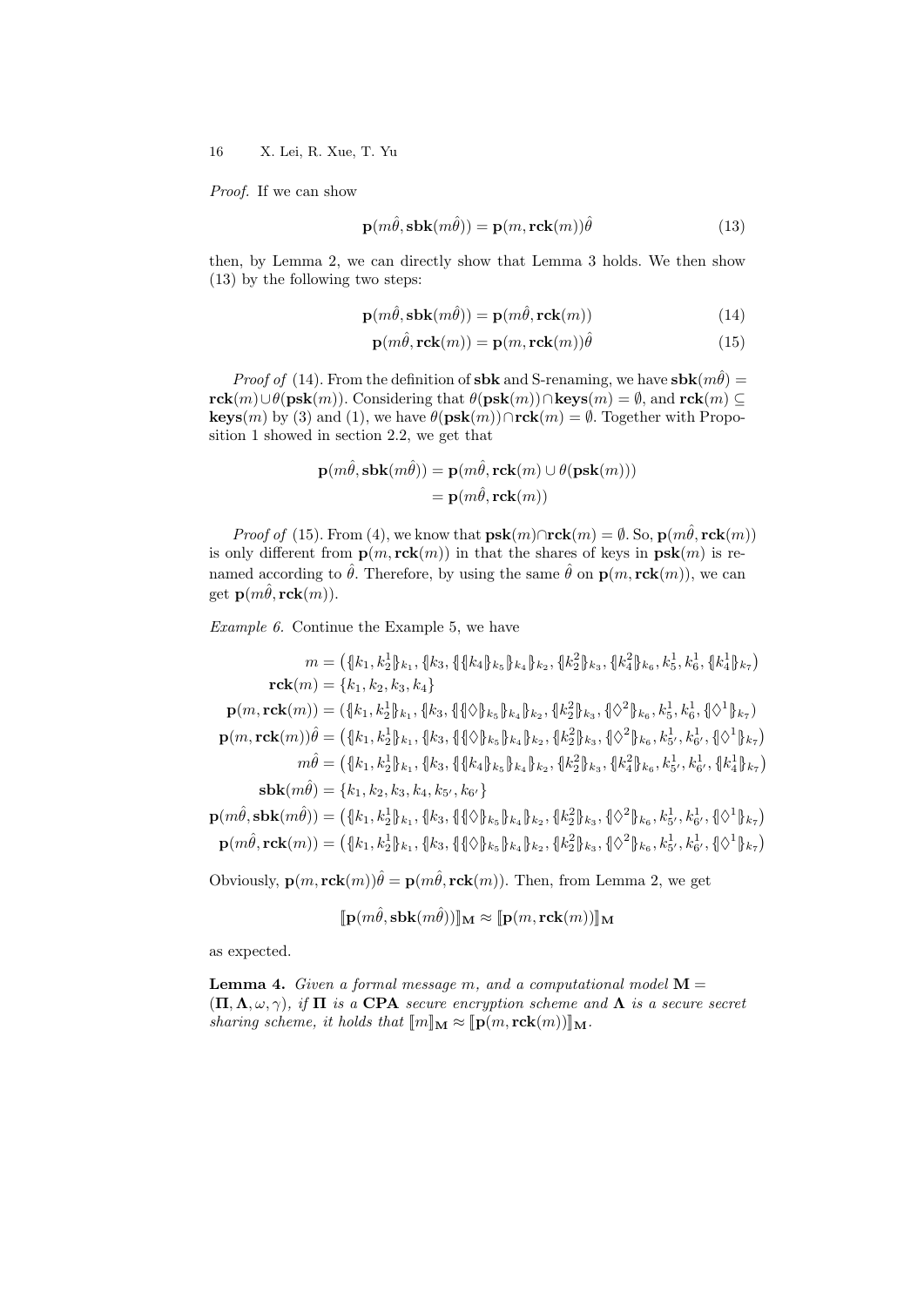*Proof.* Given a message m, we can easily construct an S-renaming  $\hat{\theta}$  based on K-renaming  $\theta$ [psk(m)] such that  $\theta$ (psk(m)) ∩ keys(m) =  $\emptyset$ . Then, we have

$$
\llbracket m \rrbracket_{\mathbf{M}} \approx \llbracket m \hat{\theta} \rrbracket_{\mathbf{M}} \qquad \qquad \text{by Lemma 2}
$$
\n
$$
\llbracket \mathbf{p}(m, \mathbf{rck}(m)) \rrbracket_{\mathbf{M}} \approx \llbracket \mathbf{p}(m \hat{\theta}, \mathbf{sbk}(m \hat{\theta})) \rrbracket_{\mathbf{M}} \qquad \qquad \text{by Lemma 3}
$$

Therefore, to prove  $\llbracket m \rrbracket_{\mathbf{M}} \approx \llbracket \mathbf{p}(m, \mathbf{rck}(m)) \rrbracket_{\mathbf{M}}$ , we only need to show

 $\llbracket m\hat{\theta} \rrbracket_{\mathbf{M}} \approx \llbracket \mathbf{p}(m\hat{\theta}, \mathbf{sbk}(m\hat{\theta})) \rrbracket_{\mathbf{M}}$ 

Let us evaluate message  $m\hat{\theta}$  and  $\mathbf{p}(m\hat{\theta}, s\mathbf{bk}(m\hat{\theta}))$  according to Definition 19. Intuitively, the difference between  $m\hat{\theta}$  and  $m$  is that, in  $m\hat{\theta}$ , the secret shares of k in  $psk(m)$  are replaced by the secret shares of a new key. Thus, we can evaluate  $m\hat{\theta}$  by generating  $|\mathbf{psk}(m)|$  more keys and their secret shares.

The difference between  $p(m\hat{\theta}, s b k(m\hat{\theta}))$  and  $m\hat{\theta}$  is that, all the sub-messages of  $m\hat{\theta}$  in form of  $\{m'\}_{k_i}$ , where  $k_i \in \mathbf{eok}(m\hat{\theta}) = \mathbf{keys}(m\hat{\theta}) \setminus \mathbf{sbk}(m\hat{\theta})$ , are replaced by  $\{\text{struct}(m')\}_{k_i}$ . So, according to Definition 19, we can evaluate  $p(m\hat{\theta}, s b k(m\hat{\theta}))$  by using the same computational interpretation of  $m\hat{\theta}$  except the sub-message in form of  $\{m'\}_{k_i}$  where  $k_i \in \mathbf{eok}(m\hat{\theta})$ . The computational interpretation of  $\{m'\}_{k_i}$  is simply interpreted by  $0^{\lfloor m'\rfloor_{\mathbf{M}}\rfloor}$ .

By doing such, we get  $\llbracket m\hat{\theta} \rrbracket_{\mathbf{M}}$  and  $\llbracket \mathbf{p}(m\hat{\theta}, \mathbf{sbk}(m\hat{\theta})) \rrbracket_{\mathbf{M}}$ .

Let  $\mathcal{D}_2$  be a probabilistic polynomial-time distinguisher, and set

$$
\varepsilon_2(\eta) \triangleq \mathbf{Pr} \left[ v_2 \leftarrow [\![m\hat{\theta}]\!]_{\mathbf{M}(\eta)} : \mathcal{D}_2(v_2, 1^{\eta}) = 1 \right] -
$$

$$
\mathbf{Pr} \left[ v_2 \leftarrow [\![\mathbf{p}(m\hat{\theta}, \mathbf{sbk}(m\hat{\theta}))]\!]_{\mathbf{M}(\eta)} : \mathcal{D}_2(v_2, 1^{\eta}) = 1 \right].
$$

Assume for contradiction that there is a distinguisher  $\mathcal{D}_2$  which can distinguish  $\llbracket m\theta \rrbracket_{\mathbf{M}}$  from  $\llbracket \mathbf{p}(m\theta, \mathbf{sbk}(m\theta)) \rrbracket_{\mathbf{M}}$  with non-negligible probability. We then construct an adversary  $\mathcal{A}_2$  to break the encryption scheme  $\Pi$ .

Adversary 2  $(A_2)$  The adversary is given the security parameter  $1<sup>\eta</sup>$  and an encryption oracle  $O_b(\cdot, \cdot)$  about  $\mathbf{eok}(m\hat{\theta})$ . Given a query  $(i, m')$  where  $k_i \in$  $\mathbf{eok}(m\hat{\theta}), O_b(\cdot, \cdot)$  outputs  $\mathbf{Enc}_{k_i}(m')$  if  $b = 1$ , or  $\mathbf{Enc}_{k_i}(0^{|m'|})$  if  $b = 0$ .

- 1.  $A_2$  evaluates  $m\hat{\theta}$  to get a value  $v_2$ :
	- (a) Let  $|\mathbf{sbk}(m\hat{\theta})| = \ell$ . Construct an  $\ell$  vector  $\kappa$  and an  $(\ell \times n)$  array  $\varsigma$ ;
	- (b)  $\kappa[j](k_j \in \mathbf{sbk}(m\hat{\theta}))$  is initialized by sampling from  $\mathbf{Gen}(1^{\eta})$ ;
	- (c)  $\varsigma[j, 1], \varsigma[j, 2], \cdots, \varsigma[j, n](k_j \in \mathbf{sbk}(m\hat{\theta}))$  are initialized by sampling from  $\mathbf{Crt}(\kappa[j], 1^{\eta});$
	- (d)  $m\hat{\theta}$  is evaluated to value  $v_2$  according to Definition 19 except keys in  $e$ **ok** $(m\hat{\theta}) = \textbf{keys}(m\hat{\theta}) \setminus \textbf{sbk}(m\hat{\theta})^{10}$ . More precisely, a message in form of  ${m' \}_{k_i}$ , where  $k_i \in \mathbf{eok}(m\hat{\theta})$ , is evaluated by submitting  $(i, m')$  to  $O_b(\cdot, \cdot)$ .

<sup>&</sup>lt;sup>10</sup> Since  $\mathbf{eok}(m\hat{\theta}) \cap \mathbf{sbk}(m\hat{\theta}) = \emptyset$ , the shares of keys in  $\mathbf{eok}(m\hat{\theta})$  never occur in  $m\hat{\theta}$ .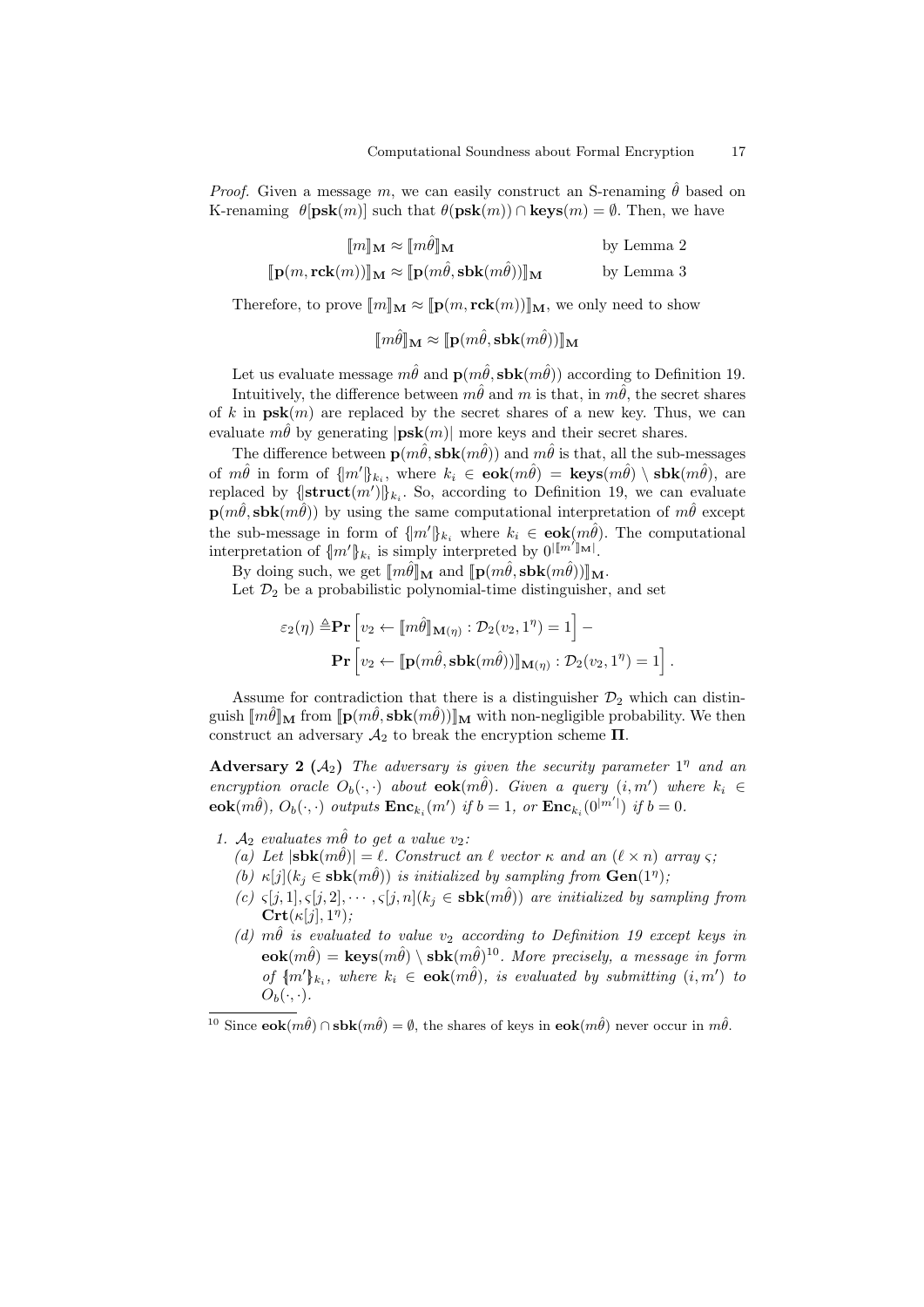## 2.  $A_2$  runs  $\mathcal{D}_2(v_2, 1^{\eta})$ , and outputs whatever  $\mathcal{D}_2(v_2, 1^{\eta})$  outputs.

Since we deal with messages in the presence of key cycles and secret shares, one may wonder that if it is always feasible for the adversary  $A_2$  to construct a query submitted to oracle. After all, for any  $m \in \text{MSG}$ , it seems that such a query may contain some keys or secret shares that  $A_2$  does not know. In fact, by using  $m\hat{\theta}$  instead of m itself, considering that  $\mathcal{A}_2$  knows all the keys in  $\textbf{sbk}(m\hat{\theta})$ and their shares, it is definitely feasible for  $A_2$  to construct such query without knowing  $psk(m)$ . This is the reason why we need to construct an S-renaming  $\hat{\theta}$ where  $\theta(\mathbf{psk}(m)) \cap \mathbf{keys}(m) = \emptyset$ ..

Moreover, if  $b = 1$ , we can see that  $v_2$  is just sampled from  $\llbracket m\theta \rrbracket_M$ , and if  $b = 0$ ,  $v_2$  is just sampled from  $[\![\mathbf{p}(m\theta,\mathbf{sbk}(m\theta))]_{\mathbf{M}}$ . Considering that  $\mathcal{A}_2$  outputs whatever  $\mathcal{D}_2(v_2, 1^{\eta})$  outputs, we have

$$
\begin{aligned}\n\mathbf{Pr}[A_2^{O_1}(1^n) = 1] - \mathbf{Pr}[A_2^{O_0}(1^n) = 1] \\
&= \mathbf{Pr}\left[v_2 \leftarrow [\![m\hat{\theta}]\!]_{\mathbf{M}(\eta)} : \mathcal{D}_2(v_2, 1^\eta) = 1\right] - \\
\mathbf{Pr}\left[v_2 \leftarrow [\![\mathbf{p}(m\hat{\theta}, \mathbf{sbk}(m\hat{\theta}))]\!]_{\mathbf{M}(\eta)} : \mathcal{D}_2(v_2, 1^\eta) = 1\right] \\
&= \varepsilon_2(\eta)\n\end{aligned}
$$

This shows that  $\mathcal{A}_2$  can break  $\Pi$  with non-negligible probability, which is in contradiction with the **CPA** security of  $\Pi$ . Therefore,  $\varepsilon_2(\eta)$  is negligible, and this completes the lemma.

**Lemma 5.** Given a formal message m, and a computational model  $M =$  $(\Pi, \Lambda, \omega, \gamma)$ , if  $\Pi$  is a CPA secure encryption scheme and  $\Lambda$  is a secure secret sharing scheme, then it holds that  $[\![m]\!]_M \approx [\![ \text{pattern}(m)]\!]_M$ .

*Proof.* Let  $\ell = |K \text{eys}|$  be polynomially bounded in the security parameter  $\eta$ , from (5) and Definition 10, we have

$$
\begin{aligned}\n[m]\mathbb{M} \qquad & \qquad [\mathbf{pattern}(m)]_{\mathbf{M}} \\
= & \mathbb{[p(m, keys(m))]_{\mathbf{M}} \\
= & \mathbb{[p(m, Fix(\mathcal{F}_m))]_{\mathbf{M}} \\
= & \mathbb{[p(m, \mathcal{F}_m^0(\mathbf{keys}(m)))]_{\mathbf{M}} \\
= & \mathbb{[p(m, \mathcal{F}_m^{\ell}(\mathbf{keys}(m)))]_{\mathbf{M}}.\n\end{aligned}
$$

If we can show  $[\![\mathbf{p}(m, \mathcal{F}_m^i(\textbf{Keys}))]\!]_{\mathbf{M}} \approx [\![\mathbf{p}(m, \mathcal{F}_m^{i+1}(\textbf{Keys}))]\!]_{\mathbf{M}}$ , where  $0 \leq i \leq$  $\ell-1$ , then, by the transitivity of indistinguishability(see (12)), we can show  $[\![\mathbf{p}(m,\mathcal{F}_{m}^{\theta}(\mathbf{Keys}))]\!]_{\mathbf{M}}$  is distinguishable from  $[\![\mathbf{p}(m,\mathcal{F}_{m}^{\theta}(\mathbf{keys}(m)))\!]_{\mathbf{M}},$  i.e.,  $[\![m]\!]_{\mathbf{M}} \approx$  $[\textbf{pattern}(m)]_M$ . Let  $\mathbf{K} = \mathcal{F}_m^i(\textbf{keys}(m)), m' = \mathbf{p}(m, \mathbf{K})$ . We have

$$
\mathbf{p}(m, \mathcal{F}_m^i(\mathbf{keys}(m))) = \mathbf{p}(m, \mathbf{K}) = m'
$$
 (16)

$$
\mathbf{p}(m, \mathcal{F}_m^{i+1}(\mathbf{keys}(m))) = \mathbf{p}(m, \mathcal{F}_m(\mathbf{K}))
$$
\n(17)

Moreover, because  $\mathbf{keys}(m)$  is the set of all keys occurring in  $m$ , we can get that  $\mathcal{F}_m(\mathbf{keys}(m)) \subseteq \mathbf{keys}(m)$ . According to Proposition 2 showed in section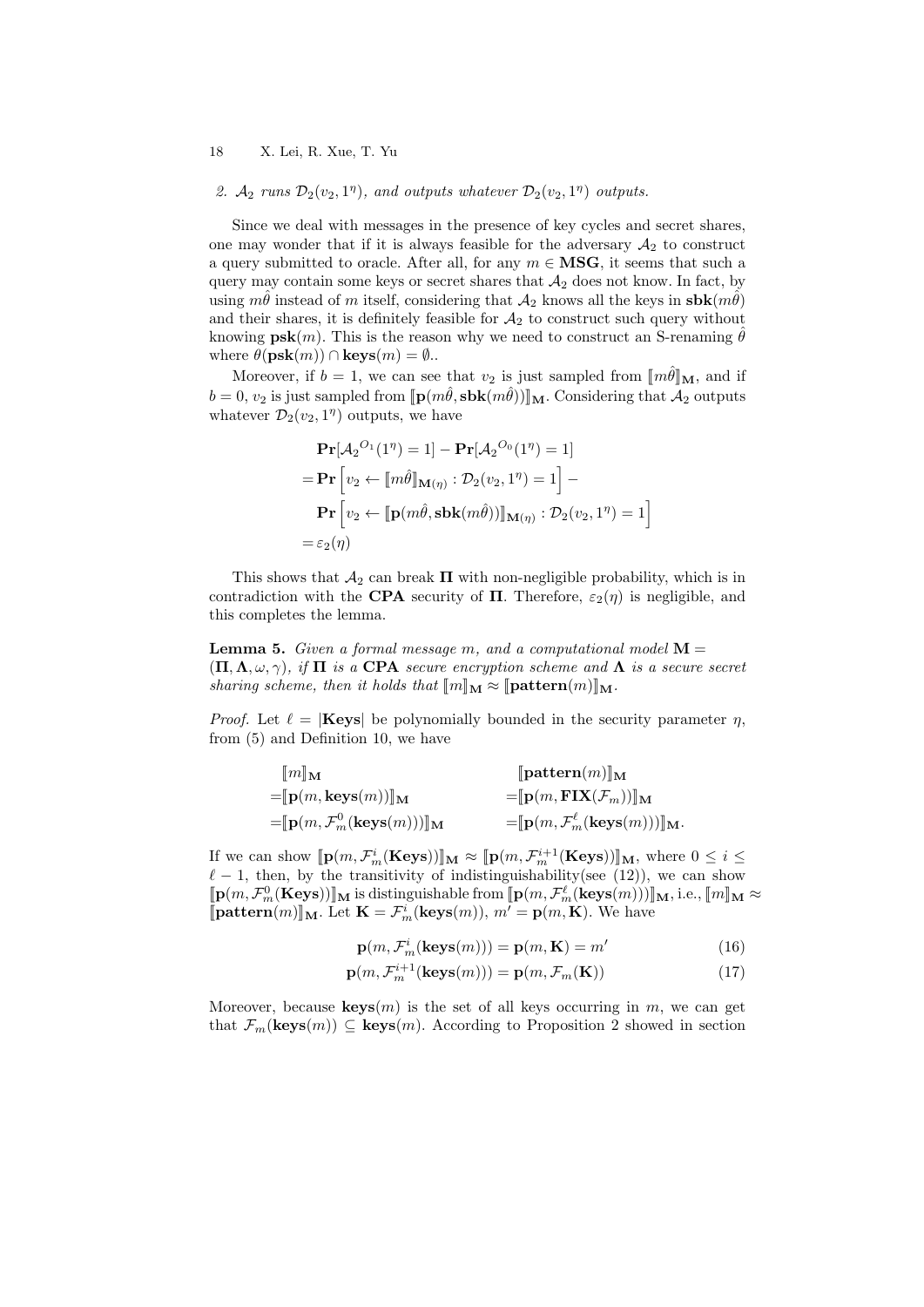2.2,  $\mathcal{F}_m$  is monotone. So, we have  $\mathcal{F}_m^{i+1}(\textbf{keys}(m)) \subseteq \mathcal{F}_m^i(\textbf{keys}(m))$ , particularly,  $\mathcal{F}_m(\mathbf{K}) \subseteq \mathbf{K}$ , and thus

$$
\mathcal{F}_m(\mathbf{K}) \cap \mathbf{K} = \mathcal{F}_m(\mathbf{K}) \tag{18}
$$

Then, we have

$$
\mathbf{p}(m', \mathbf{rck}(m')) = \mathbf{p}(\mathbf{p}(m, \mathbf{K}), \mathcal{F}_m(\mathbf{K})) \qquad \text{by (8)}
$$
  
=  $\mathbf{p}(m, \mathbf{K} \cap \mathcal{F}_m(\mathbf{K})) \qquad \text{by (6)}$   
=  $\mathbf{p}(m, \mathcal{F}_m(\mathbf{K})) \qquad \text{by (18)}$ 

From lemma 4, we know that  $[\![\mathbf{p}(m', \mathbf{rck}(m'))]\!]_{\mathbf{M}} \approx [\![m']\!]_{\mathbf{M}}$ , and thus  $[\![m']\!]_{\mathbf{M}} \approx$  $[\![\mathbf{p}(m,\mathcal{F}_m(M))] \!]$ <sub>M</sub>. Then, with (16) and (17), we get

$$
[\![\mathbf{p}(m,\mathcal{F}_m^i(\mathbf{keys}(m)))]\!]_\mathbf{M} \approx [\![\mathbf{p}(m,\mathcal{F}_m^{i+1}(\mathbf{keys}(m)))]\!]_\mathbf{M}
$$

and thus Lemma 5 holds.

Now, it is time for us to prove our main result, i.e., the computational soundness theorem.

**Theorem 1.** Given two formal messages  $m, m'$ , from which key cycles are not eliminated, and a computational model  $\mathbf{M} = (\mathbf{\Pi}, \mathbf{\Lambda}, \omega, \gamma)$ , in which  $\mathbf{\Pi}$  is an CPA secure encryption scheme and  $\Lambda$  is a secure secret sharing scheme, if  $m \cong m'$ , then,  $\llbracket m \rrbracket_{\mathbf{M}} \approx \llbracket m' \rrbracket_{\mathbf{M}}.$ 

*Proof.* Since  $m \cong m'$ , from Definition 12, we know that there exists a KSrenaming  $\bar{\sigma}$  based on K-renaming  $\sigma$ [**keys** $(m)$ ], or, additionally an S-renaming  $\hat{\theta}$  based on K-renaming  $\theta$ [psk $(m\bar{\sigma})$ ], such that one of the following holds:

$$
pattern(m) = pattern(m')\bar{\sigma}
$$
 (19)

$$
pattern(m) = (pattern(m')\bar{\sigma})\hat{\theta}
$$
 (20)

From (19) and Lemma 1, we can get  $[\textbf{pattern}(m)]_{\mathbf{M}} \approx [\textbf{pattern}(m')]_{\mathbf{M}}$ . From (20), Lemma 2, and Lemma 1, we can also get  $[\textbf{pattern}(m)]_{\mathbf{M}} \approx [\textbf{pattern}(m')]_{\mathbf{M}}$ .<br>So, we can conclude that, if  $m \approx m'$ , then So, we can conclude that, if  $m \cong m'$ , then

$$
[\textbf{pattern}(m)]_{\mathbf{M}} \approx [\textbf{pattern}(m')]_{\mathbf{M}}.\tag{21}
$$

Moreover, from Lemma 5, we have

$$
[\![m]\!]_{\mathbf{M}} \approx [\![ \mathbf{pattern}(m)]\!]_{\mathbf{M}}
$$

$$
[\![m']\!]_{\mathbf{M}} \approx [\![ \mathbf{pattern}(m')]\!]_{\mathbf{M}}
$$

Together with (12) and (21), we get

$$
[\![m]\!]_\mathbf{M} \approx [\![m']\!]_\mathbf{M}
$$

This completes our proof.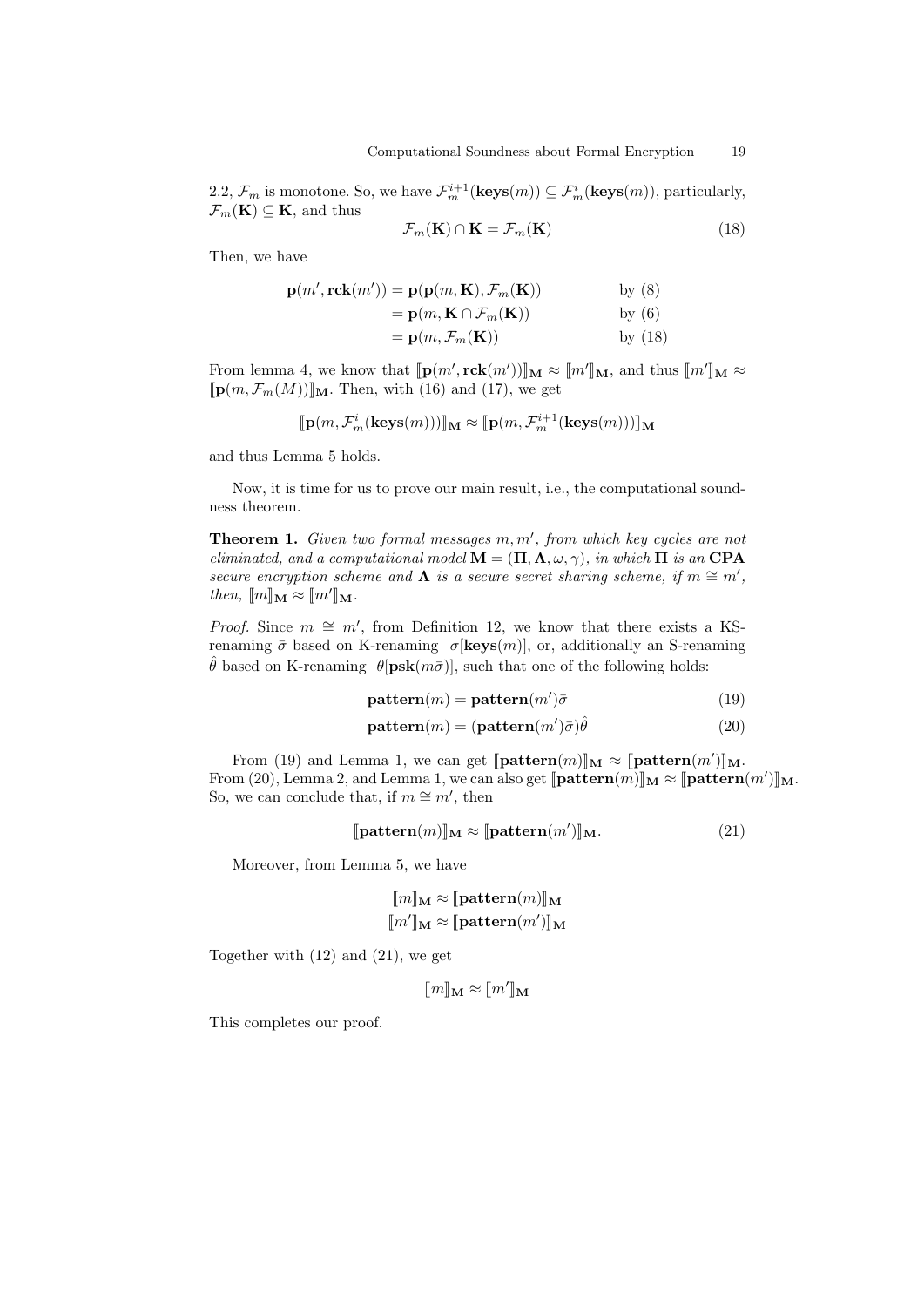## 5 Conclusion

We proved the computational soundness of formal encryption in the presence of both secret shares and key cycles. Our work is an extension to that in [16] and [17], but the result is non-trivial. For example, when both keys and shares occur in a key cycle, we must reconsider what keys can be recovered from it and what cannot. Moreover, by using CPA secure encryption scheme in a computational model, we must deal with the conflict between the definition of CPA and key cycles, especially when secret shares are involved.

These problems also bring significant challenges when proving computational soundness. Specifically, in proving computational soundness, we often need an adversary to evaluate a message with the help of encryption oracles(like  $A_2$  in proof of Lemma 4). When considering key cycles and secret shares, it is infeasible for the adversary to evaluate a message by querying encryption oracle like in [16], because the adversary cannot invent a key and submit it to oracle for encryption under itself. Still, the approach in [17] can only solve part of the problem. That is, the adversary is given the power to get the cycled keys and then completes the encryption without querying the encryption oracle. Both of them say nothing about how to evaluate secret shares in the presence of key cycle. In our setting, the encryption under a key to itself and the encryption under a key to parts of its secret shares are both defined as key cycles. The former is considered insecure, while the latter is considered secure, which means that the adversary cannot get the encryption key. Then, to evaluate the message in the latter case, the adversary can neither query the encryption oracle, nor complete such encryption by himself. This problem is solved in this paper with the help of S-renaming. All these make our work significant and different from the previous work.

For future research, one can extend this work to the setting of asymmetric cryptography. Another direction is to prove the computational soundness in the presence of active adversaries.

## References

- 1. Abadi, M., Rogaway, P.: Reconciling two views of cryptography (the computational soundness of formal encryption). In: TCS '00: Proceedings of the International Conference IFIP on Theoretical Computer Science, Exploring New Frontiers of Theoretical Informatics, London, UK, Springer-Verlag (2000) 3–22
- 2. Dolev, D., Yao, A.C.: On the security of public-key protocols. IEEE Transactions on Information Theory 30(2) (1983) 198–208
- 3. Burrows, M., Abadi, M., Needham, R.: A logic of authentication. ACM Transactions on Computer Systems 8(1) (February 1990) 18–36
- 4. Paulson, L.C.: The inductive approach to verifying cryptographic protocols. Journal of Computer Security 6 (1998) 85–128
- 5. Abadi, M., Gordon, A.D.: A calculus for cryptographic protocols: The spi calculus. Information and Computation  $148(1)$  (10 January 1999) 1–70
- 6. Goldwasser, S., Micali, S.: Probabilistic encryption. JCSS 28(2) (April 1984) 270–299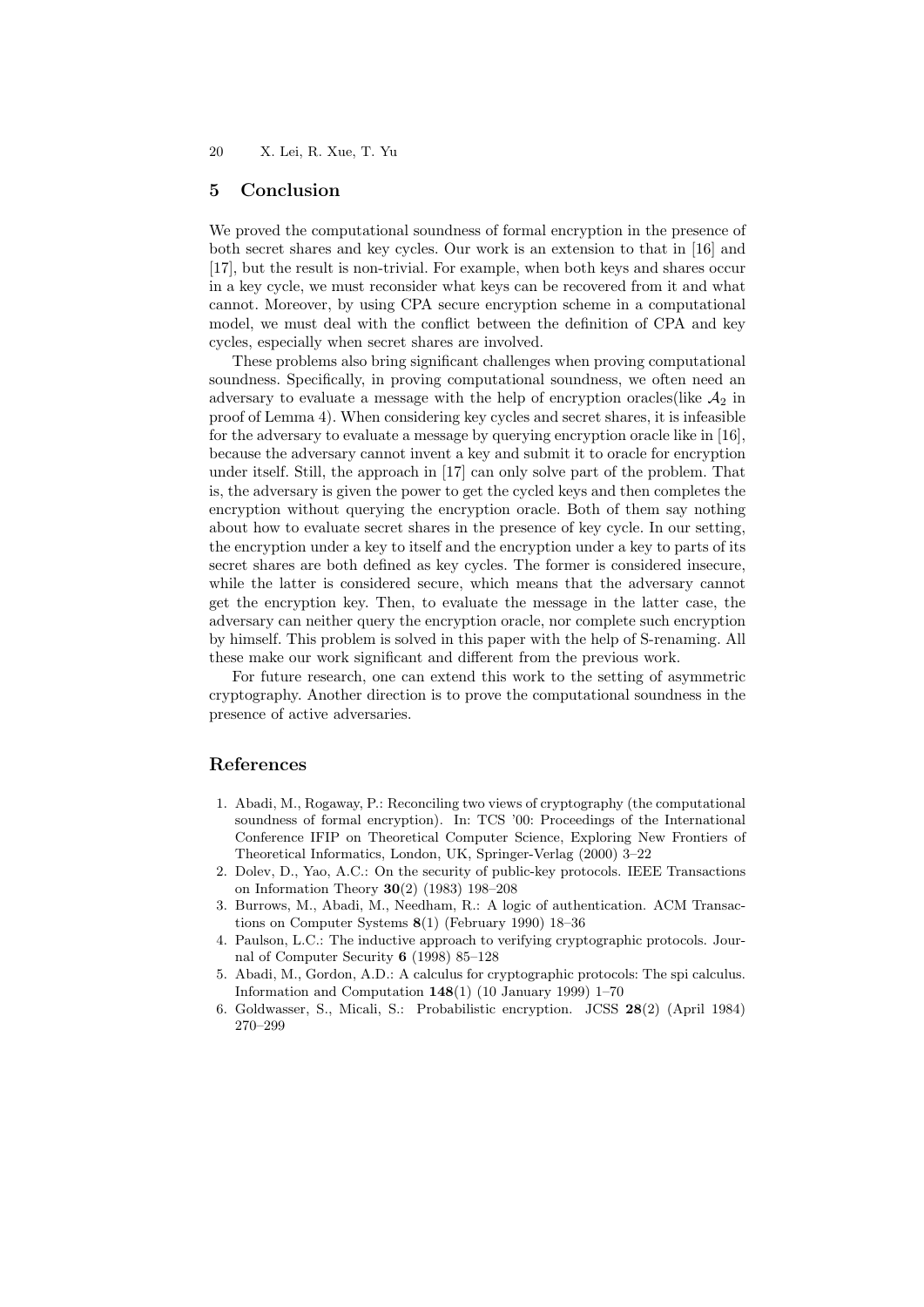- 7. Yao, A.C.: Theory and application of trapdoor functions. In: Proc. 23rd IEEE Symp. on Foundations of Comp. Science, Chicago (1982) 80–91
- 8. Bellare, M., Rogaway, P.: Entity authentication and key distribution. In Stinson, D.R., ed.: Advances in Cryptology, Proc. CRYPTO' 93, LNCS 773, Springer (1994) 232–249
- 9. Canetti, R.: Universally composable security: A new paradigm for cryptographic protocols. In: 42th IEEE Symposium on Foundations of Computers Science. (2001) 136–145
- 10. Backes, M., Pfitzmann, B., Waidner, M.: A universally composable cryptographic library. Report 2003/015, Cryptology ePrint Archive (January 2003)
- 11. Herzog, J.: Computational soundness for standard assumptions of formal cryptography. PhD thesis, Massachusetts Institute of Technology (2004)
- 12. Micciancio, D., Warinschi, B.: Soundness of formal encryption in the presence of active adversaries. In Naor, M., ed.: Theory of Cryptography, First Theory of Cryptography Conference, TCC 2004, Cambridge, MA, USA, February 19-21, 2004, Proceedings. Volume 2951 of Lecture Notes in Computer Science., Springer (2004) 133–151
- 13. Ad˜ao, P., Bana, G., Herzog, J., Scedrov, A.: Soundness of formal encryption in the presence of key-cycles. In di Vimercati, S.D.C., Syverson, P.F., Gollmann, D., eds.: ESORICS. Volume 3679 of Lecture Notes in Computer Science., Springer (2005) 374–396
- 14. Laud, P.: Symmetric encryption in automatic analyses for confidentiality against active adversaries. In: IEEE Symposium on Security and Privacy, IEEE Computer Society (2004) 71–85
- 15. Blanchet, B., Pointcheval, D.: Automated security proofs with sequences of games. In Dwork, C., ed.: CRYPTO. Volume 4117 of Lecture Notes in Computer Science., Springer (2006) 537–554
- 16. Abadi, M., Warinschi, B.: Security analysis of cryptographically controlled access to XML documents. Journal of the ACM  $55(2)$  (May 2008) 6:1-6:29
- 17. Micciancio, D.: Computational soundness, co-induction, and encryption cycles. In Gilbert, H., ed.: EUROCRYPT. Volume 6110 of Lecture Notes in Computer Science., Springer (2010) 362–380
- 18. Shamir, A.: How to share a secret. Communications of the ACM 22 (November 1979) 612–613
- 19. Miklau, G., Suciu, D.: Controlling access to published data using cryptography. In Freytag, J.C., Lockemann, P.C., Abiteboul, S., Carey, M.J., Selinger, P.G., Heuer, A., eds.: VLDB 2003: Proceedings of 29th International Conference on Very Large Data Bases, September 9–12, 2003, Berlin, Germany, Los Altos, CA 94022, USA, Morgan Kaufmann Publishers (2003) 898–909
- 20. Camenisch, J., Lysyanskaya, A.: An efficient system for non-transferable anonymous credentials with optional anonymity revocation. In Pfitzmann, B., ed.: Advances in Cryptology – EUROCRYPT ' 2001. Volume 2045 of Lecture Notes in Computer Science., Innsbruck, Austria, Springer-Verlag, Berlin Germany (2001) 93–117
- 21. Laud, P.: Encryption cycles and two views of cryptography. In: Proceedings of the 7th Nordic Workshop on Secure IT Systems – NORDSEC ' 2002. 85–100
- 22. Ad˜ao, P., Bana, G., Herzog, J., Scedrov, A.: Soundness and completeness of formal encryption: The cases of key cycles and partial information leakage. Journal of Computer Security 17(5) (2009) 737–797